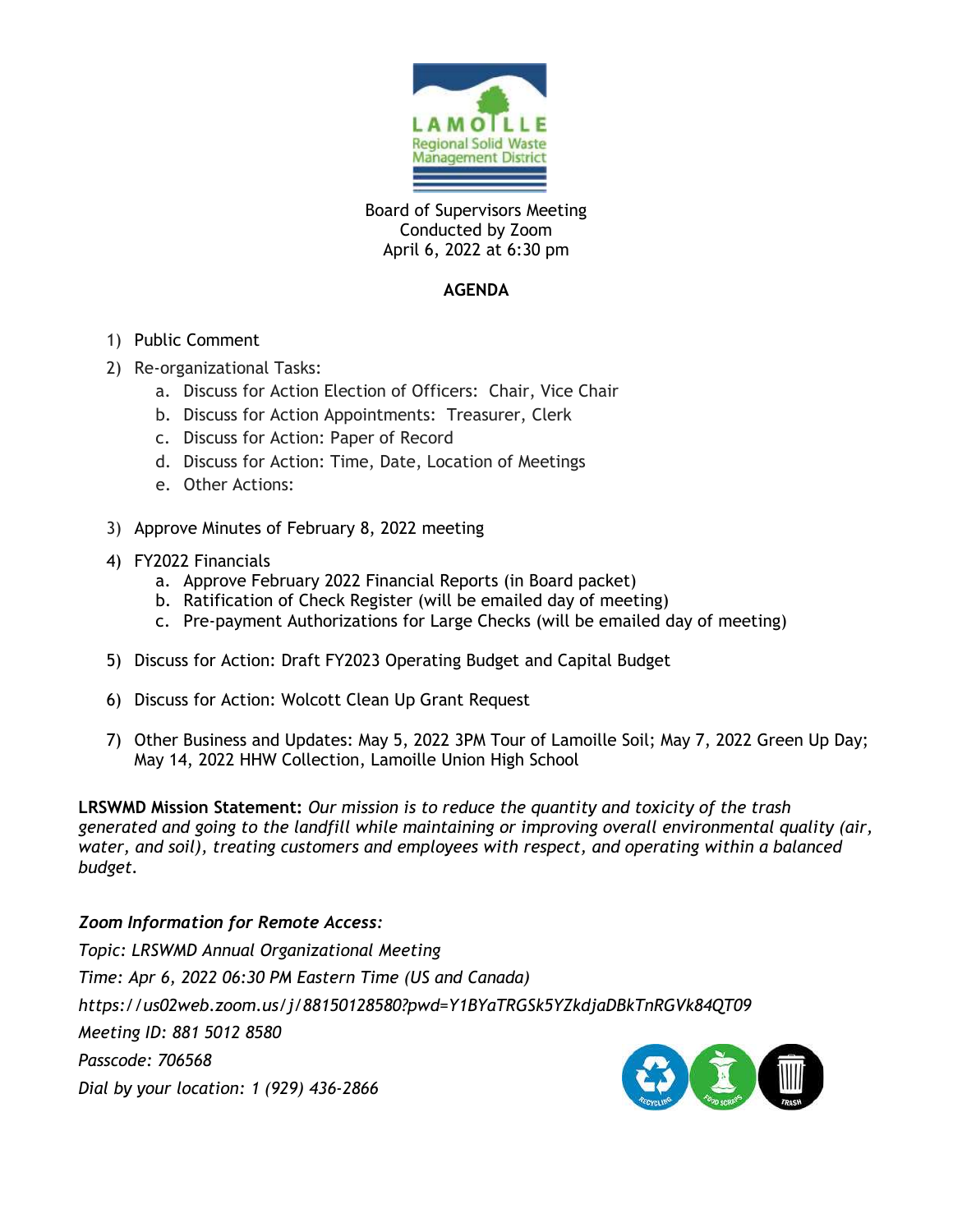# **1:35 PM Lamoille Regional Solid Waste Mgt District 03/29/22 Balance Sheet Accrual Basis As of February 28, 2022**

| Feb 28, 22             |
|------------------------|
|                        |
|                        |
|                        |
| 150,160.41<br>7,973.00 |
| 231,860.62             |
| 19,810.84              |
| 149,064.60             |
| 558,869.47             |
|                        |
| 75,944.62              |
| 75,944.62              |
|                        |
| 1,305.00               |
| 2,000.00               |
| 3,305.00               |
| 638,119.09             |
|                        |
| 1,110,048.63           |
| -667,068.79            |
| $-5,259.00$            |
| 437,720.84             |
| 437,720.84             |
|                        |
| 2,400.00               |
| 2,400.00               |
| 1,078,239.93           |
|                        |
|                        |
|                        |
| 39,974.07              |
|                        |
| 39,974.07              |
|                        |
| 15,864.16              |
| 514.03<br>227.30       |
|                        |
| 16,605.49              |
| 56,579.56              |
| 56,579.56              |
|                        |
| 437,720.84             |
| 579,321.96<br>4,617.57 |
|                        |
| 1,021,660.37           |
| 1,078,239.93           |
|                        |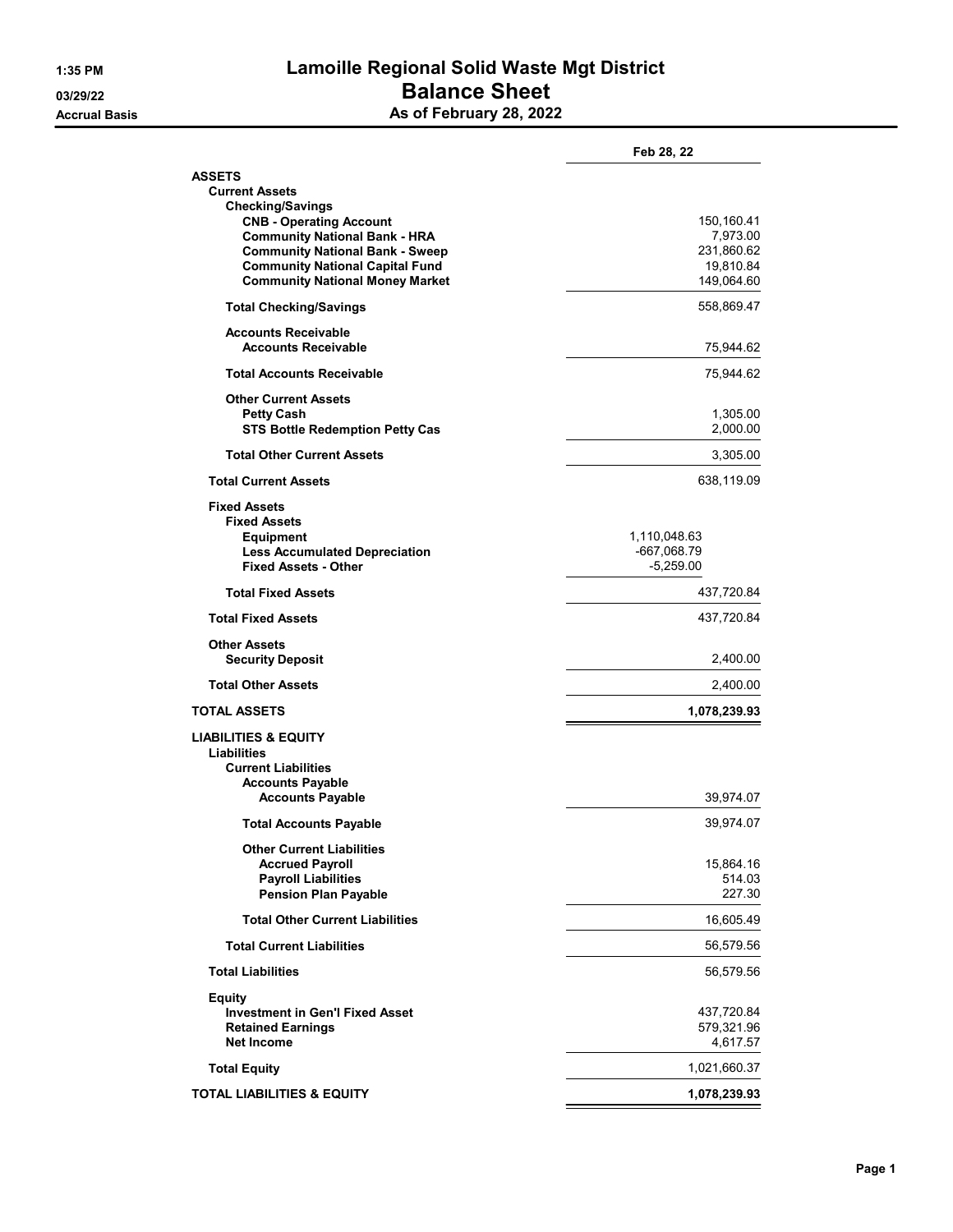**Accrual Basis** 

# **1:35 PM Lamoille Regional Solid Waste Mgt District 03/29/22 Profit & Loss Prev Year Comparison**

| July 2021 through February 2022 |  |
|---------------------------------|--|
|---------------------------------|--|

|                                                 | Jul '21 - Feb 22 | Jul '20 - Feb 21 |
|-------------------------------------------------|------------------|------------------|
| <b>Ordinary Income/Expense</b><br><b>Income</b> |                  |                  |
| <b>Administrative Fees</b>                      | 0.00             | 1,000.00         |
| <b>Appliances</b>                               | 2,200.00         | 3,060.00         |
| <b>Batteries</b>                                | 536.40           | 659.50           |
| <b>Book Recycling Income</b>                    | 395.00           | 408.00           |
| <b>Bottle Redemption Program</b>                |                  |                  |
| <b>Bottle Redemption - Distributor</b>          | 12,272.74        | 13,008.20        |
| <b>Total Bottle Redemption Program</b>          | 12,272.74        | 13,008.20        |
| <b>Bulky Waste</b>                              | 21,855.00        | 23,863.00        |
| <b>Call2Recycle Battery Reimburse</b>           | 228.75           | 901.00           |
| <b>Capital Reserve Transfers</b>                | 40,000.00        | 0.00             |
| <b>Compost Bin Sales</b>                        |                  |                  |
| <b>Accessories for Green Cone</b>               | 30.00            | 30.00            |
| <b>Bucket - Lamoille Soil Kit</b>               | 915.00           | 4,975.00         |
| <b>Filters for Kitchen Collectors</b>           | 32.00            | 37.00            |
| <b>Green Cone Sales</b>                         | 805.00           | 7,015.00         |
| <b>Kitchen Collectors</b>                       | 190.00           | 1,470.00         |
| <b>Lids for Buckets</b>                         | 98.00            | 84.00            |
| <b>Compost Bin Sales - Other</b>                | 1,144.00         | 2,864.00         |
| <b>Total Compost Bin Sales</b>                  | 3,214.00         | 16,475.00        |
| <b>Compost Product Sales</b>                    |                  |                  |
| <b>Bucket of Finished Compost</b>               | 10.00            | 175.00           |
| <b>Cubic Yard of Finished Compost</b>           | 0.00             | 920.00           |
| <b>Refills of Finished Compost</b>              | 312.00           | 27.00            |
| <b>Total Compost Product Sales</b>              | 322.00           | 1,122.00         |
| Disposal Income C&D                             | 54,278.04        | 59,845.40        |
| <b>Disposal Income MSW</b>                      | 468,175.70       | 521,345.10       |
| <b>E-waste Reimbursement</b>                    | 4,148.00         | 5,692.48         |
| <b>Electronics Recycling Program</b>            |                  |                  |
| <b>Television Monitors</b>                      | 55.00            | 570.00           |
| <b>Electronics Recycling Program - Other</b>    | 1,285.00         | 2,080.00         |
| <b>Total Electronics Recycling Program</b>      | 1,340.00         | 2,650.00         |
| <b>Fluorescent Bulbs</b>                        | 578.64           | 847.43           |
| <b>Freon Appliances</b><br><b>Grants</b>        | 7,650.00         | 8,040.00         |
| ANR Infrastructure SED & LS                     | 42,759.00        | 0.00             |
| <b>Grant Income - HHW</b>                       | 14,709.32        | 14,770.32        |
| <b>Grant Income - VLCT</b>                      | 891.00           | 3,202.11         |
| <b>Grants - Other</b>                           | 0.00             | 20,875.94        |
| <b>Total Grants</b>                             | 58,359.32        | 38,848.37        |
| <b>Hauler's License Fees</b>                    | 400.00           | 450.00           |
| <b>HHW CEG Businesses</b>                       | 3,200.85         | 5,025.63         |
| <b>Interest Income</b>                          | 837.20           | 916.27           |
| <b>Leaf &amp; Yard Waste</b>                    | 619.75           | 410.75           |
| Maple tubing                                    | 40.00            | 0.00             |
| <b>Miscellaneous Income</b>                     | 85.40            | -290.96          |
| <b>Organics</b>                                 |                  |                  |
| <b>Commercial Organics Tip Fee</b>              | 3,336.25         | 3,449.00         |
| <b>Residential Organics Tip Fee</b>             | 14,649.00        | 16,962.00        |
| <b>Organics - Other</b>                         | 859.00           | 348.00           |
| <b>Total Organics</b>                           | 18,844.25        | 20,759.00        |
| <b>Overages/Shortages</b>                       | -92.90           | 127.57           |
| <b>Plastic film</b>                             | 1,301.75         | 981.00           |
| <b>Propane Tanks</b>                            | 521.00           | 648.00           |
| <b>Recycling Income</b>                         |                  |                  |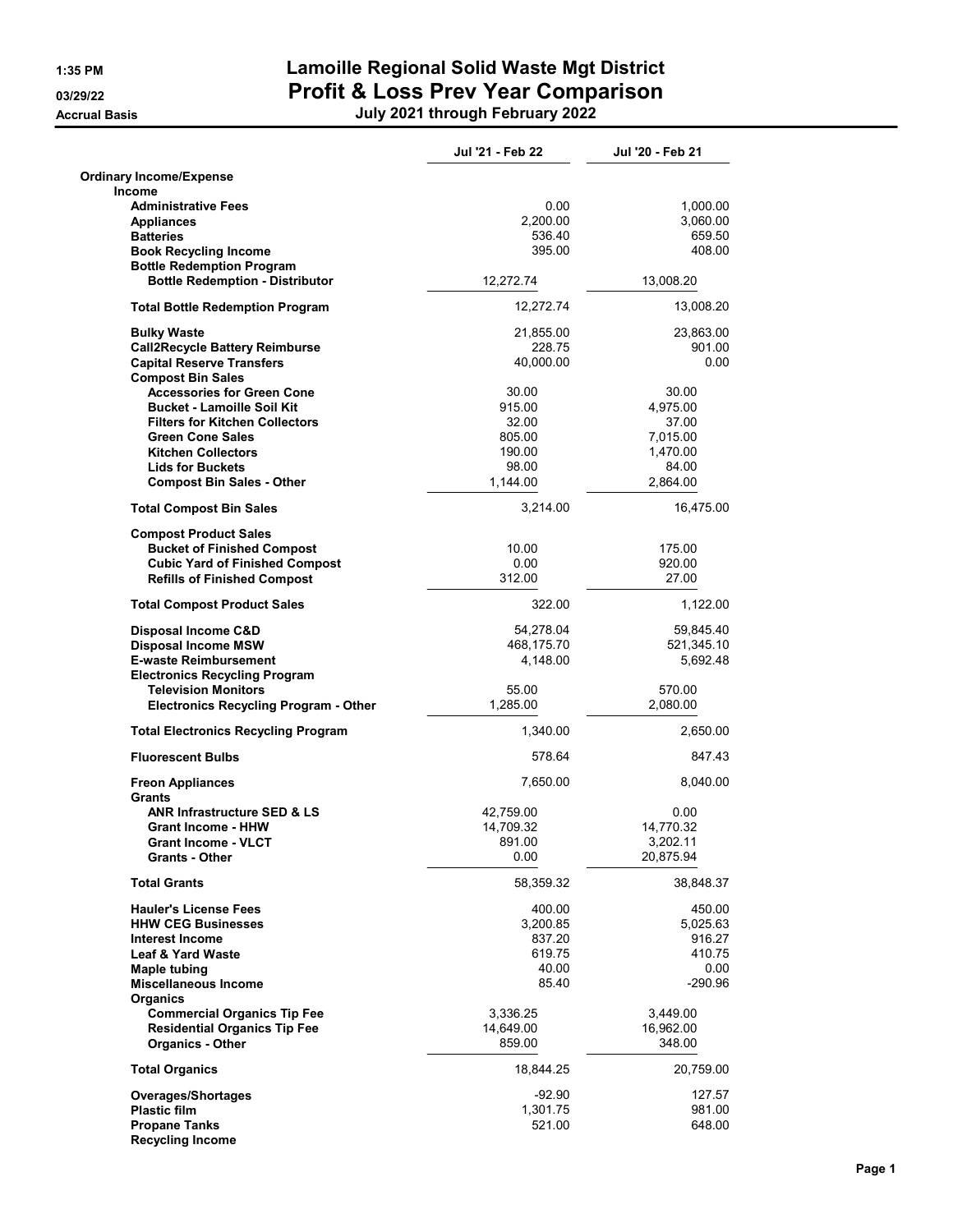| July 2021 through February 2022 |  |  |  |
|---------------------------------|--|--|--|
|---------------------------------|--|--|--|

|                                                                                                                                                                                                                                                                      | Jul '21 - Feb 22                                              | Jul '20 - Feb 21                                                         |
|----------------------------------------------------------------------------------------------------------------------------------------------------------------------------------------------------------------------------------------------------------------------|---------------------------------------------------------------|--------------------------------------------------------------------------|
| OCC Recycling Income from NRRA<br><b>Recycling Income - Other</b>                                                                                                                                                                                                    | 7,224.60<br>124,563.20                                        | 0.00<br>143,707.82                                                       |
| <b>Total Recycling Income</b>                                                                                                                                                                                                                                        | 131,787.80                                                    | 143,707.82                                                               |
| <b>Recycling Sales of Bins</b>                                                                                                                                                                                                                                       | 96.00                                                         | 204.00                                                                   |
| Scrap Metal<br><b>Stump Dump</b><br>Surcharge - C&D - Haulers                                                                                                                                                                                                        | 32,280.14<br>612.00<br>100,710.75                             | 26,338.33<br>443.00<br>107,184.42                                        |
| Surcharge - MSW - Haulers                                                                                                                                                                                                                                            | 172,096.81                                                    | 156,693.73                                                               |
| <b>Textiles</b><br><b>Tire Income</b>                                                                                                                                                                                                                                | 845.00<br>9,774.50                                            | 751.50<br>13,246.50                                                      |
| <b>Total Income</b>                                                                                                                                                                                                                                                  | 1,149,513.89                                                  | 1,175,362.04                                                             |
| <b>Gross Profit</b>                                                                                                                                                                                                                                                  | 1,149,513.89                                                  | 1,175,362.04                                                             |
| <b>Expense</b><br><b>Book Recycling</b><br><b>Bottle Redemption Payout</b><br><b>Clerk Stipend</b><br><b>Compost Bin Purchase</b><br><b>Green Cone Accessories</b><br><b>Green Cone Purchase</b><br><b>Lids for Buckets</b><br><b>Purchase of Kitchen Collectors</b> | 0.00<br>5,303.90<br>816.69<br>0.00<br>77.55<br>649.10<br>0.00 | 50.00<br>1,646.60<br>933.36<br>17.41<br>7,251.55<br>2,366.44<br>1,170.00 |
| <b>Toters</b><br><b>Compost Bin Purchase - Other</b>                                                                                                                                                                                                                 | 0.00<br>0.00                                                  | 532.50<br>3,269.60                                                       |
| <b>Total Compost Bin Purchase</b>                                                                                                                                                                                                                                    | 726.65                                                        | 14,607.50                                                                |
| <b>Conferences</b><br><b>COVID-19 EXPENSES</b><br><b>Disposal Expense MSW</b><br><b>Disposal Tip Fee</b><br><b>Craftsbury Tip Fee at STS</b><br><b>Morrisville Tip Fee at STS</b><br><b>Disposal Tip Fee - Other</b>                                                 | 318.00<br>0.00<br>176,509.93<br>2,487.69<br>2,445.86<br>0.00  | 194.00<br>2,599.18<br>179,009.73<br>3,282.69<br>3,873.51<br>123.52       |
| <b>Total Disposal Tip Fee</b>                                                                                                                                                                                                                                        | 4,933.55                                                      | 7,279.72                                                                 |
| <b>Donations</b><br><b>Electronic Waste Processing</b><br>Equipment<br><b>Baler Equipment Maintenance</b>                                                                                                                                                            | 4,553.36<br>818.16<br>270.38                                  | 7,447.41<br>1,831.05<br>0.00                                             |
| Purchase<br>Rental<br><b>Repairs/Maintenance</b>                                                                                                                                                                                                                     | 98,713.96<br>495.00<br>13,618.83                              | 40,179.92<br>400.00<br>5,310.91                                          |
| <b>Total Equipment</b>                                                                                                                                                                                                                                               | 113,098.17                                                    | 45,890.83                                                                |
| <b>Feedstocks</b><br><b>Fluorescent Bulb Recycling</b><br><b>Freon Removal</b><br>Fuel<br><b>Off Road Diesel</b><br><b>Fuel - Other</b>                                                                                                                              | 4,000.00<br>865.36<br>4,764.00<br>950.78<br>4,447.73          | 2,704.00<br>926.76<br>6,111.00<br>650.85<br>3,545.12                     |
| <b>Total Fuel</b>                                                                                                                                                                                                                                                    | 5,398.51                                                      | 4,195.97                                                                 |
| Green Up Day<br><b>Town Contributions</b>                                                                                                                                                                                                                            | 0.00                                                          | 1,200.00                                                                 |
| <b>Total Green Up Day</b>                                                                                                                                                                                                                                            | 0.00                                                          | 1,200.00                                                                 |
| <b>Hauler Audits</b><br><b>Hauling</b>                                                                                                                                                                                                                               | 0.00                                                          | 630.45                                                                   |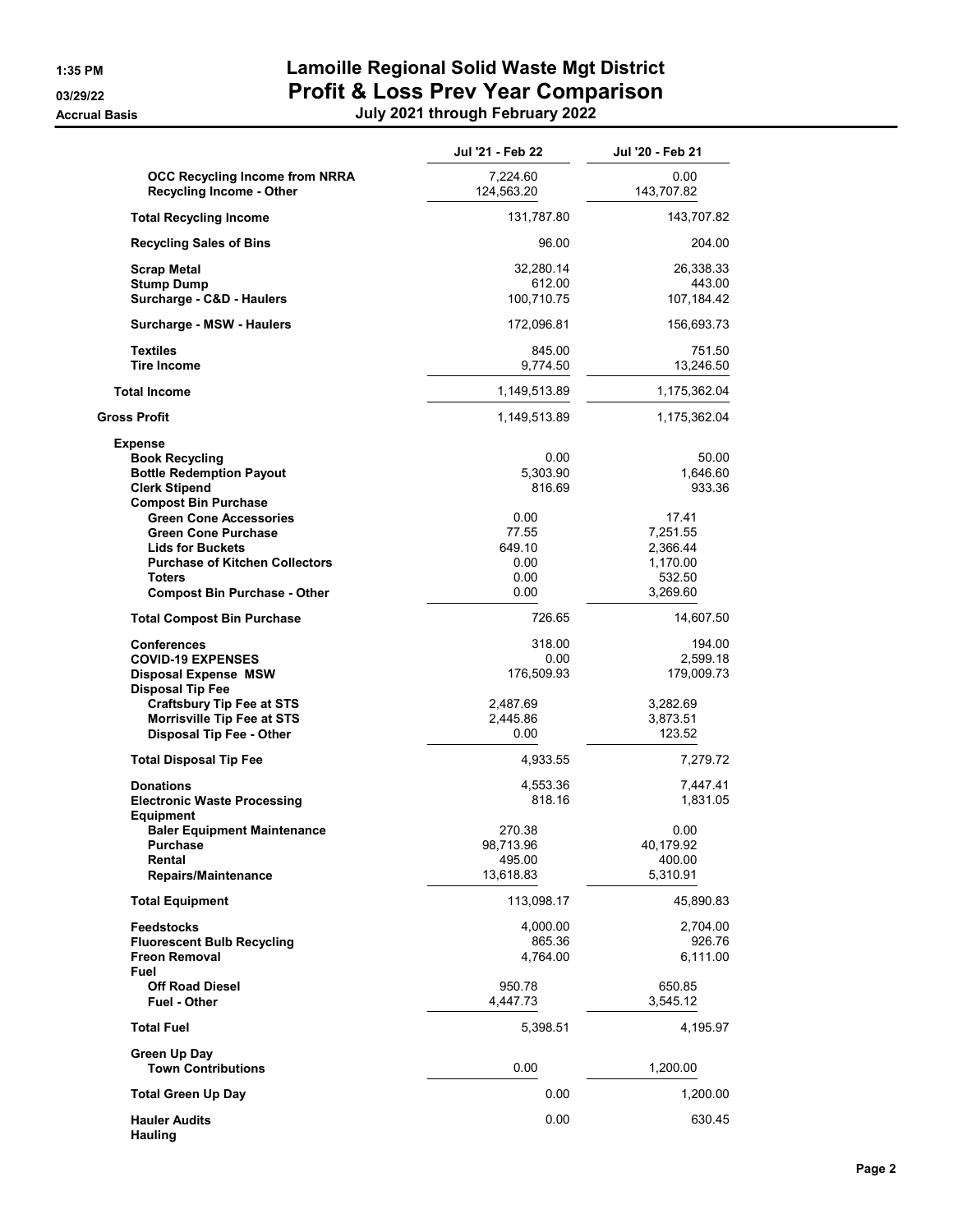|                                                                     | Jul '21 - Feb 22   | Jul '20 - Feb 21      |
|---------------------------------------------------------------------|--------------------|-----------------------|
| Glass                                                               | 1,250.00           | 1,000.00              |
| <b>MSW</b>                                                          | 19,557.40          | 20,519.60             |
| Recycling                                                           | 26,762.12          | 33,340.04             |
| <b>Hauling - Other</b>                                              | 550.00             | 300.00                |
| <b>Total Hauling</b>                                                | 48,119.52          | 55,159.64             |
| <b>HHW Collections</b>                                              |                    |                       |
| <b>Disposal Contract</b>                                            | 18,934.50          | 22,651.00             |
| <b>HHW Events Ads</b>                                               | 502.36             | 502.36                |
| <b>Rolloff Rental &amp; Disposal</b>                                | 777.94             | 639.25                |
| <b>HHW Collections - Other</b>                                      | 155.69             | 0.00                  |
| <b>Total HHW Collections</b>                                        | 20,370.49          | 23,792.61             |
| Insurance                                                           |                    |                       |
| <b>Automobile Insurance</b>                                         | 2,819.25           | 2,098.10              |
| <b>Dental Insurance</b>                                             | 2,770.46           | 2,342.97              |
| <b>Employee Crime</b>                                               | 407.00             | 484.60                |
| <b>Employer Practices Liability</b>                                 | 2,347.00           | 2.680.00              |
| <b>Health Insurance</b>                                             | 43,697.55          | 43,232.04<br>5,903.80 |
| <b>Property &amp; Casualty</b><br><b>Public Officials Liability</b> | 5,140.50<br>225.00 | 225.00                |
| <b>Vision Plan</b>                                                  | 354.97             | 331.92                |
| <b>Workers Comp Insurance</b>                                       | 54,434.00          | 78,255.75             |
| <b>Total Insurance</b>                                              | 112, 195.73        | 135,554.18            |
| <b>Maintenance Agreements</b>                                       | 3,605.97           | 3,372.89              |
| Maple tubing process fee                                            | 57.50              | 0.00                  |
| Meetings                                                            | 0.00               | 200.58                |
| <b>Memberships</b>                                                  | 3,218.37           | 4,285.53              |
| <b>Newsletter Printing &amp; Postage</b>                            | 5,789.32           | 5,682.85              |
| <b>Office Supplies</b>                                              | 252.22             | 1,012.69              |
| <b>Organics Pick Up</b>                                             | 989.00             | 690.00                |
| <b>Other Expenses</b>                                               | 680.00             | 1,924.56              |
| <b>Outreach-Advertising &amp; Promo</b>                             | 1,639.94           | 2,334.18              |
| <b>Outreach-Printing</b>                                            | 0.00               | 15.59                 |
| <b>Outreach-Programs</b>                                            | 738.65             | 1,446.00              |
| <b>Payroll Expenses</b>                                             |                    |                       |
| <b>COVID Payroll Expenses</b>                                       | 0.00               | 1,120.36              |
| <b>Payroll Direct Deposit Fees</b>                                  | 0.00               | 8.75                  |
| <b>Payroll FICA /Medicare Expense</b>                               | 20,583.24          | 21,795.32             |
| <b>Payroll Unemployment Expense</b>                                 | 5,638.25           | 5,890.84              |
| <b>Payroll Expenses - Other</b>                                     | 332,000.30         | 350,422.18            |
| <b>Total Payroll Expenses</b>                                       | 358,221.79         | 379,237.45            |
| Pension Plan - Employer Share                                       | 5,112.59           | 5,511.67              |
| <b>Plastic Bag Recycling Fee</b>                                    | 35.00              | 445.00                |
| Postage<br><b>Professional Fees</b>                                 | 1,462.12           | 1,269.64              |
| Accounting                                                          | 8,500.00           | 7,200.00              |
| <b>Consulting</b>                                                   | 1,102.35           | 3,900.75              |
| <b>District Manager</b>                                             | 50,179.06          | 45,918.87             |
| <b>ECO AmeriCorps</b>                                               | 0.00               | 6,000.00              |
| <b>Legal Fees</b>                                                   | 232.13             | 232.13                |
| <b>Total Professional Fees</b>                                      | 60,013.54          | 63,251.75             |
| <b>Propane Tank Recycling</b>                                       | 537.25             | 488.75                |
| <b>Recycling Mat'l Processing Fees</b>                              |                    |                       |
| <b>Glass Recycling Process Fee</b>                                  | 1,608.80           | 1,828.00              |
| <b>Myers C&amp;D Recycling</b>                                      | 413.93             | 1,044.41              |
| Recycling Mat'l Processing Fees - Other                             | 60,404.78          | 79,410.65             |
| <b>Total Recycling Mat'l Processing Fees</b>                        | 62,427.51          | 82,283.06             |
| Rent                                                                | 30,334.72          | 22,815.16             |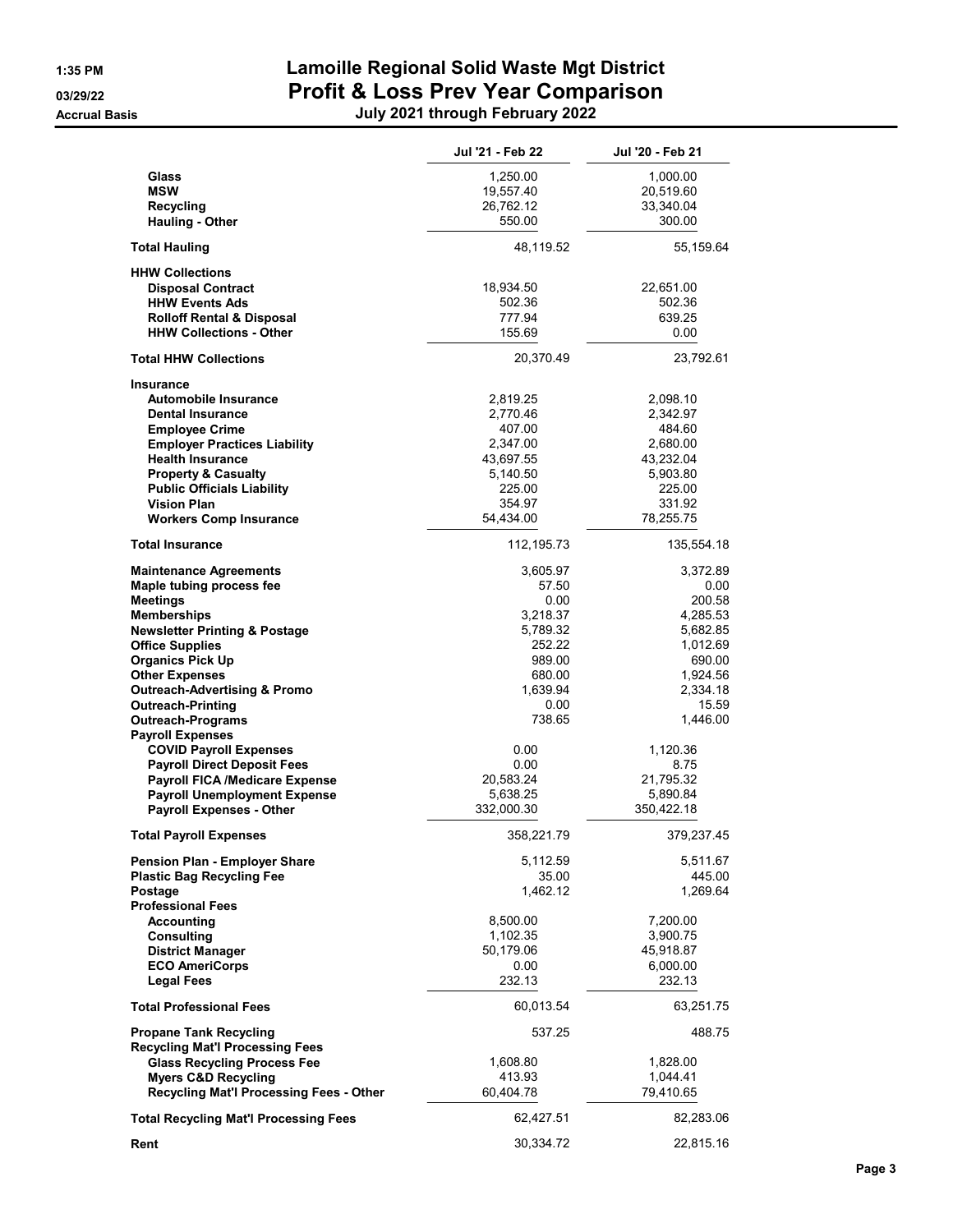|                                         | Jul '21 - Feb 22 | Jul '20 - Feb 21 |
|-----------------------------------------|------------------|------------------|
| <b>Sales Tax</b>                        | 465.78           | 257.22           |
| <b>Snow Removal</b>                     | 7,845.00         | 6,755.00         |
| <b>Software</b>                         | 2.479.00         | 2,030.15         |
| <b>Subscriptions &amp; Publications</b> | 39.00            | 388.81           |
| <b>Supplies - Stations</b>              | 6,968.27         | 8,800.14         |
| <b>Testing and Analysis</b>             | 856.95           | 643.50           |
| <b>Tire Disposal/Recycling</b>          | 10,665.00        | 13,507.00        |
| <b>Transfer Station</b>                 |                  |                  |
| <b>Maintenance</b>                      | 13,261.45        | 3,383.79         |
| <b>Site Work</b>                        | 29,788.69        | 14,110.59        |
| <b>Transfer Station - Other</b>         | 82.02            | 0.00             |
| <b>Total Transfer Station</b>           | 43,132.16        | 17,494.38        |
| <b>Travel &amp; Meals</b>               | 2,049.49         | 1,803.31         |
| <b>Treasurer Stipend</b>                | 1,800.00         | 1,800.00         |
| <b>Uniforms</b>                         | 4,246.04         | 4,869.61         |
| <b>Utilities</b>                        |                  |                  |
| Electric/Water/Sewer                    | 8,026.56         | 7,272.68         |
| Heating                                 | 7,629.44         | 4,458.99         |
| <b>Telephone and Internet</b>           | 6,751.12         | 6,631.56         |
| <b>Toilet Rental</b>                    | 3,960.00         | 4,820.00         |
| <b>Total Utilities</b>                  | 26,367.12        | 23,183.23        |
| <b>Work Crews - VOWP</b>                | 75.00            | 0.00             |
| <b>Total Expense</b>                    | 1,144,896.32     | 1,149,563.69     |
| <b>Net Ordinary Income</b>              | 4,617.57         | 25,798.35        |
| <b>Net Income</b>                       | 4,617.57         | 25,798.35        |
|                                         |                  |                  |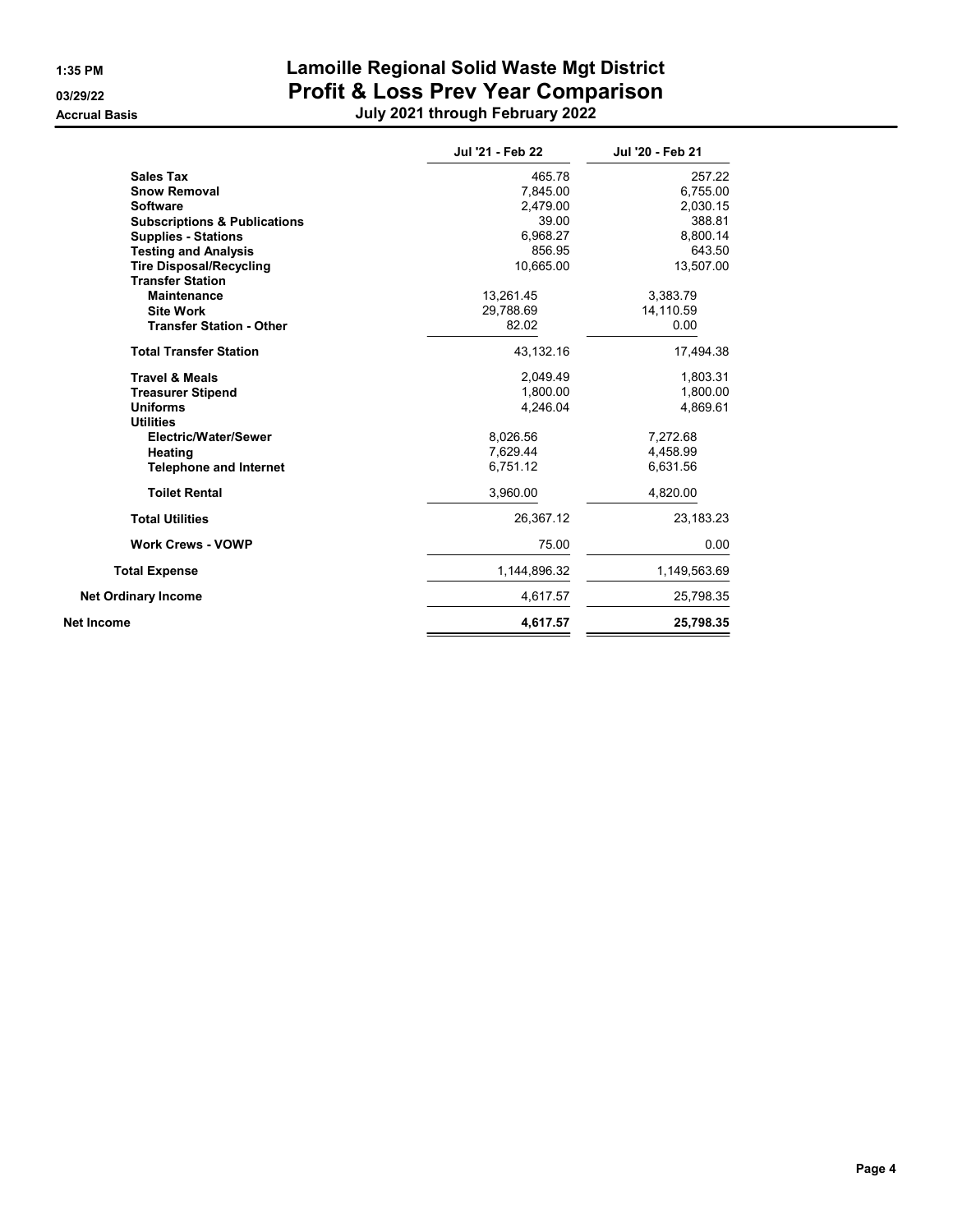|                                                                  | \$ Change             |
|------------------------------------------------------------------|-----------------------|
| <b>Ordinary Income/Expense</b>                                   |                       |
| Income                                                           |                       |
| <b>Administrative Fees</b>                                       | $-1,000.00$           |
| <b>Appliances</b>                                                | -860.00               |
| <b>Batteries</b>                                                 | -123.10               |
| <b>Book Recycling Income</b><br><b>Bottle Redemption Program</b> | $-13.00$              |
| <b>Bottle Redemption - Distributor</b>                           | $-735.46$             |
| <b>Total Bottle Redemption Program</b>                           | -735.46               |
| <b>Bulky Waste</b>                                               | $-2,008.00$           |
| <b>Call2Recycle Battery Reimburse</b>                            | -672.25               |
| <b>Capital Reserve Transfers</b>                                 | 40,000.00             |
| <b>Compost Bin Sales</b>                                         |                       |
| <b>Accessories for Green Cone</b>                                | 0.00                  |
| <b>Bucket - Lamoille Soil Kit</b>                                | $-4,060.00$           |
| <b>Filters for Kitchen Collectors</b>                            | $-5.00$               |
| <b>Green Cone Sales</b>                                          | $-6,210.00$           |
| <b>Kitchen Collectors</b>                                        | $-1.280.00$           |
| <b>Lids for Buckets</b>                                          | 14.00                 |
| <b>Compost Bin Sales - Other</b>                                 | $-1,720.00$           |
| <b>Total Compost Bin Sales</b>                                   | -13,261.00            |
| <b>Compost Product Sales</b>                                     |                       |
| <b>Bucket of Finished Compost</b>                                | -165.00               |
| <b>Cubic Yard of Finished Compost</b>                            | $-920.00$             |
| <b>Refills of Finished Compost</b>                               | 285.00                |
| <b>Total Compost Product Sales</b>                               | -800.00               |
| Disposal Income C&D                                              | -5,567.36             |
| <b>Disposal Income MSW</b>                                       | $-53,169.40$          |
| <b>E-waste Reimbursement</b>                                     | $-1,544.48$           |
| <b>Electronics Recycling Program</b>                             |                       |
| <b>Television Monitors</b>                                       | $-515.00$             |
| <b>Electronics Recycling Program - Other</b>                     | $-795.00$             |
| <b>Total Electronics Recycling Program</b>                       | -1,310.00             |
| <b>Fluorescent Bulbs</b>                                         | -268.79               |
| <b>Freon Appliances</b><br>Grants                                | $-390.00$             |
| ANR Infrastructure SED & LS                                      | 42.759.00             |
| <b>Grant Income - HHW</b>                                        | $-61.00$              |
| <b>Grant Income - VLCT</b>                                       | -2,311.11             |
| <b>Grants - Other</b>                                            | -20,875.94            |
| <b>Total Grants</b>                                              | 19,510.95             |
| <b>Hauler's License Fees</b>                                     | -50.00                |
| <b>HHW CEG Businesses</b>                                        | $-1,824.78$           |
| <b>Interest Income</b>                                           | $-79.07$              |
| <b>Leaf &amp; Yard Waste</b>                                     | 209.00                |
| Maple tubing                                                     | 40.00                 |
| <b>Miscellaneous Income</b>                                      | 376.36                |
| <b>Organics</b>                                                  |                       |
| <b>Commercial Organics Tip Fee</b>                               | -112.75               |
| <b>Residential Organics Tip Fee</b><br><b>Organics - Other</b>   | $-2,313.00$<br>511.00 |
| <b>Total Organics</b>                                            | -1,914.75             |
| <b>Overages/Shortages</b>                                        | $-220.47$             |
| <b>Plastic film</b>                                              | 320.75                |
| <b>Propane Tanks</b>                                             | -127.00               |
| <b>Recycling Income</b>                                          |                       |
|                                                                  |                       |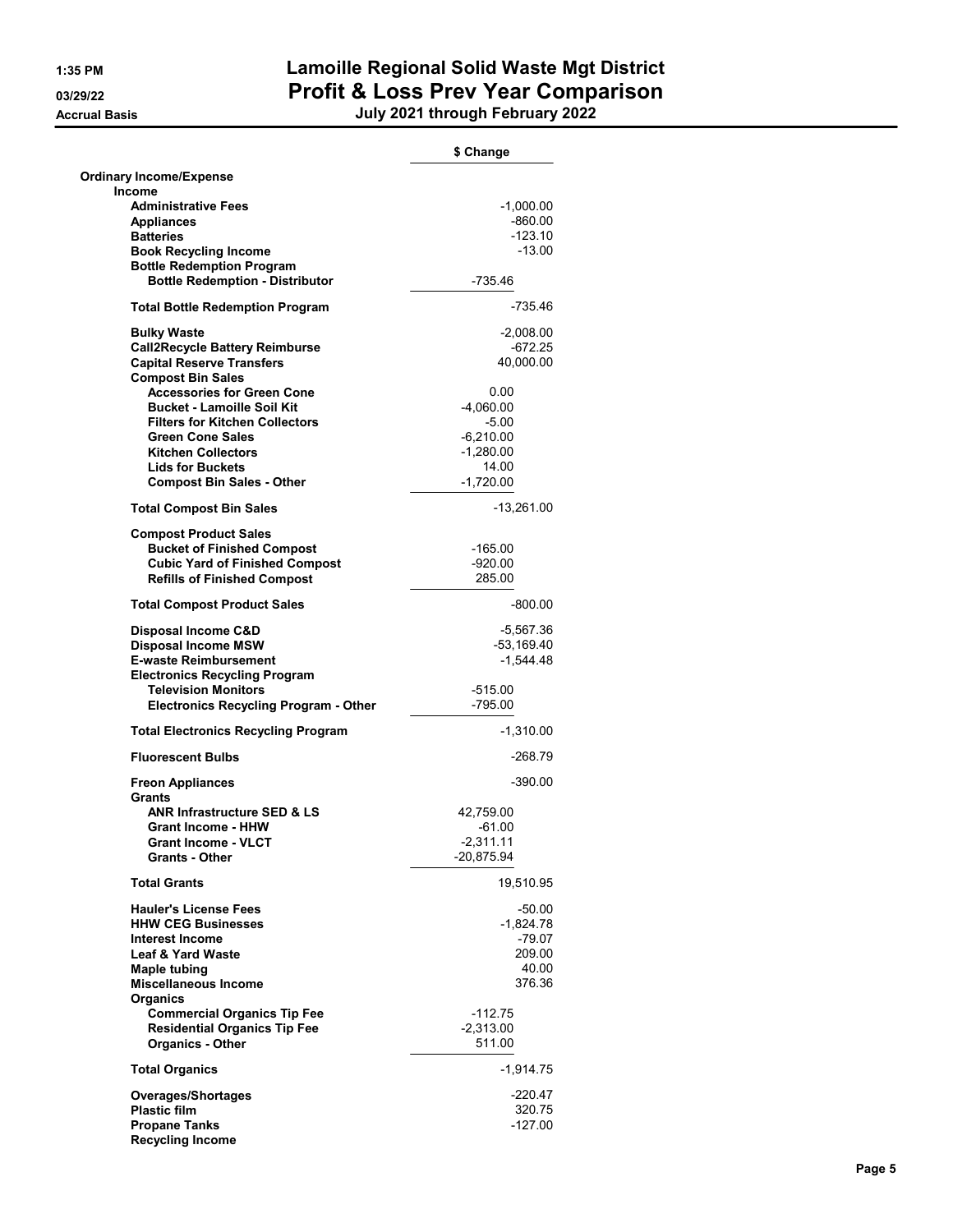|                                                                                                                                                                                                                             | \$ Change                                                                   |
|-----------------------------------------------------------------------------------------------------------------------------------------------------------------------------------------------------------------------------|-----------------------------------------------------------------------------|
| <b>OCC Recycling Income from NRRA</b><br><b>Recycling Income - Other</b>                                                                                                                                                    | 7,224.60<br>$-19,144.62$                                                    |
| <b>Total Recycling Income</b>                                                                                                                                                                                               | -11,920.02                                                                  |
| <b>Recycling Sales of Bins</b>                                                                                                                                                                                              | -108.00                                                                     |
| <b>Scrap Metal</b><br><b>Stump Dump</b><br>Surcharge - C&D - Haulers                                                                                                                                                        | 5,941.81<br>169.00<br>$-6,473.67$                                           |
| Surcharge - MSW - Haulers                                                                                                                                                                                                   | 15,403.08                                                                   |
| Textiles<br><b>Tire Income</b>                                                                                                                                                                                              | 93.50<br>$-3,472.00$                                                        |
| <b>Total Income</b>                                                                                                                                                                                                         | -25,848.15                                                                  |
| <b>Gross Profit</b>                                                                                                                                                                                                         | -25,848.15                                                                  |
| <b>Expense</b><br><b>Book Recycling</b><br><b>Bottle Redemption Payout</b><br><b>Clerk Stipend</b><br><b>Compost Bin Purchase</b><br><b>Green Cone Accessories</b><br><b>Green Cone Purchase</b><br><b>Lids for Buckets</b> | -50.00<br>3,657.30<br>$-116.67$<br>$-17.41$<br>$-7.174.00$<br>$-1,717.34$   |
| <b>Purchase of Kitchen Collectors</b><br><b>Toters</b><br><b>Compost Bin Purchase - Other</b>                                                                                                                               | $-1,170.00$<br>$-532.50$<br>$-3,269.60$                                     |
| <b>Total Compost Bin Purchase</b>                                                                                                                                                                                           | -13,880.85                                                                  |
| Conferences<br><b>COVID-19 EXPENSES</b><br><b>Disposal Expense MSW</b><br><b>Disposal Tip Fee</b><br>Craftsbury Tip Fee at STS<br><b>Morrisville Tip Fee at STS</b><br><b>Disposal Tip Fee - Other</b>                      | 124.00<br>$-2,599.18$<br>$-2,499.80$<br>-795.00<br>$-1,427.65$<br>$-123.52$ |
| <b>Total Disposal Tip Fee</b>                                                                                                                                                                                               | $-2,346.17$                                                                 |
| <b>Donations</b><br><b>Electronic Waste Processing</b><br><b>Equipment</b><br><b>Baler Equipment Maintenance</b><br><b>Purchase</b><br>Rental                                                                               | $-2,894.05$<br>-1,012.89<br>270.38<br>58,534.04<br>95.00<br>8,307.92        |
| Repairs/Maintenance                                                                                                                                                                                                         |                                                                             |
| <b>Total Equipment</b>                                                                                                                                                                                                      | 67,207.34                                                                   |
| <b>Feedstocks</b><br><b>Fluorescent Bulb Recycling</b><br><b>Freon Removal</b><br>Fuel                                                                                                                                      | 1,296.00<br>-61.40<br>$-1,347.00$                                           |
| <b>Off Road Diesel</b><br><b>Fuel - Other</b>                                                                                                                                                                               | 299.93<br>902.61                                                            |
| <b>Total Fuel</b>                                                                                                                                                                                                           | 1,202.54                                                                    |
| Green Up Day<br><b>Town Contributions</b>                                                                                                                                                                                   | -1,200.00                                                                   |
| <b>Total Green Up Day</b>                                                                                                                                                                                                   | $-1,200.00$                                                                 |
| <b>Hauler Audits</b><br><b>Hauling</b>                                                                                                                                                                                      | -630.45                                                                     |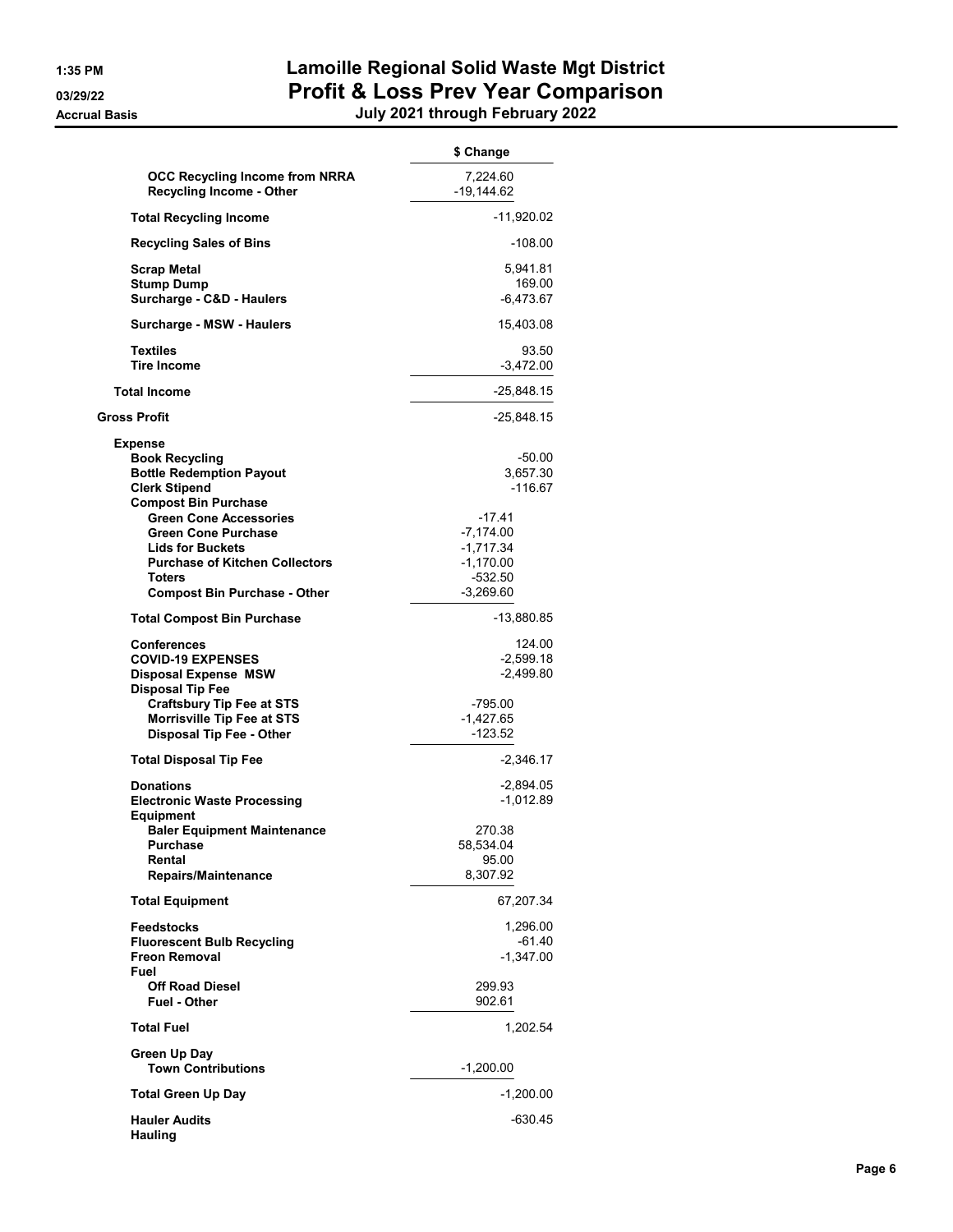|                                                                         | \$ Change            |
|-------------------------------------------------------------------------|----------------------|
| Glass<br><b>MSW</b>                                                     | 250.00<br>$-962.20$  |
| <b>Recycling</b>                                                        | -6,577.92            |
| <b>Hauling - Other</b>                                                  | 250.00               |
| <b>Total Hauling</b>                                                    | -7,040.12            |
| <b>HHW Collections</b>                                                  |                      |
| <b>Disposal Contract</b><br><b>HHW Events Ads</b>                       | $-3,716.50$          |
| <b>Rolloff Rental &amp; Disposal</b>                                    | 0.00<br>138.69       |
| <b>HHW Collections - Other</b>                                          | 155.69               |
| <b>Total HHW Collections</b>                                            | $-3,422.12$          |
| <b>Insurance</b>                                                        |                      |
| Automobile Insurance                                                    | 721.15               |
| <b>Dental Insurance</b>                                                 | 427.49               |
| <b>Employee Crime</b>                                                   | -77.60               |
| <b>Employer Practices Liability</b>                                     | $-333.00$            |
| <b>Health Insurance</b><br><b>Property &amp; Casualty</b>               | 465.51<br>-763.30    |
| <b>Public Officials Liability</b>                                       | 0.00                 |
| <b>Vision Plan</b>                                                      | 23.05                |
| <b>Workers Comp Insurance</b>                                           | $-23,821.75$         |
| Total Insurance                                                         | -23,358.45           |
| <b>Maintenance Agreements</b>                                           | 233.08               |
| Maple tubing process fee                                                | 57.50                |
| <b>Meetings</b>                                                         | $-200.58$            |
| Memberships                                                             | $-1,067.16$          |
| <b>Newsletter Printing &amp; Postage</b>                                | 106.47               |
| <b>Office Supplies</b>                                                  | -760.47              |
| <b>Organics Pick Up</b>                                                 | 299.00               |
| <b>Other Expenses</b><br><b>Outreach-Advertising &amp; Promo</b>        | -1,244.56<br>-694.24 |
| <b>Outreach-Printing</b>                                                | -15.59               |
| <b>Outreach-Programs</b>                                                | -707.35              |
| <b>Payroll Expenses</b>                                                 |                      |
| <b>COVID Payroll Expenses</b>                                           | -1,120.36            |
| <b>Payroll Direct Deposit Fees</b>                                      | -8.75                |
| <b>Payroll FICA /Medicare Expense</b>                                   | $-1,212.08$          |
| <b>Payroll Unemployment Expense</b>                                     | $-252.59$            |
| <b>Payroll Expenses - Other</b>                                         | -18,421.88           |
| <b>Total Payroll Expenses</b>                                           | $-21,015.66$         |
| <b>Pension Plan - Employer Share</b>                                    | -399.08              |
| <b>Plastic Bag Recycling Fee</b>                                        | -410.00              |
| Postage                                                                 | 192.48               |
| <b>Professional Fees</b>                                                |                      |
| Accounting                                                              | 1,300.00             |
| <b>Consulting</b>                                                       | $-2,798.40$          |
| <b>District Manager</b>                                                 | 4,260.19             |
| <b>ECO AmeriCorps</b>                                                   | $-6,000.00$          |
| <b>Legal Fees</b>                                                       | 0.00                 |
| <b>Total Professional Fees</b>                                          | -3,238.21            |
| <b>Propane Tank Recycling</b><br><b>Recycling Mat'l Processing Fees</b> | 48.50                |
| <b>Glass Recycling Process Fee</b>                                      | -219.20              |
| <b>Myers C&amp;D Recycling</b>                                          | -630.48              |
| Recycling Mat'l Processing Fees - Other                                 | $-19,005.87$         |
| <b>Total Recycling Mat'l Processing Fees</b>                            | -19,855.55           |
| Rent                                                                    | 7,519.56             |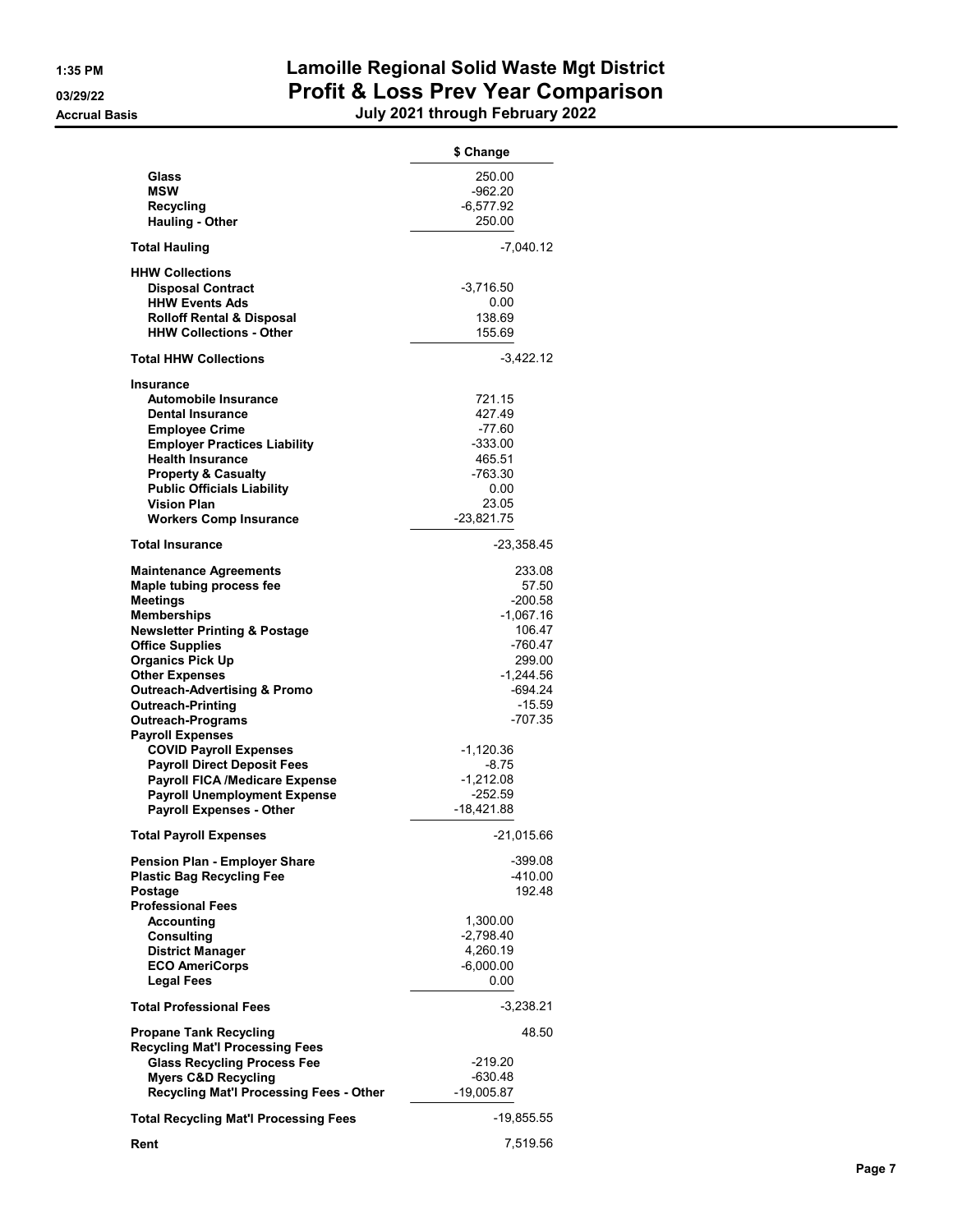|                                         | \$ Change    |
|-----------------------------------------|--------------|
| <b>Sales Tax</b>                        | 208.56       |
| <b>Snow Removal</b>                     | 1,090.00     |
| <b>Software</b>                         | 448.85       |
| <b>Subscriptions &amp; Publications</b> | $-349.81$    |
| <b>Supplies - Stations</b>              | $-1,831.87$  |
| <b>Testing and Analysis</b>             | 213.45       |
| <b>Tire Disposal/Recycling</b>          | $-2,842.00$  |
| <b>Transfer Station</b>                 |              |
| <b>Maintenance</b>                      | 9,877.66     |
| <b>Site Work</b>                        | 15,678.10    |
| <b>Transfer Station - Other</b>         | 82.02        |
| <b>Total Transfer Station</b>           | 25,637.78    |
| <b>Travel &amp; Meals</b>               | 246.18       |
| <b>Treasurer Stipend</b>                | 0.00         |
| <b>Uniforms</b>                         | $-623.57$    |
| <b>Utilities</b>                        |              |
| Electric/Water/Sewer                    | 753.88       |
| Heating                                 | 3,170.45     |
| <b>Telephone and Internet</b>           | 119.56       |
| <b>Toilet Rental</b>                    | $-860.00$    |
| <b>Total Utilities</b>                  | 3,183.89     |
| <b>Work Crews - VOWP</b>                | 75.00        |
| <b>Total Expense</b>                    | $-4,667.37$  |
| <b>Net Ordinary Income</b>              | -21,180.78   |
| Net Income                              | $-21,180.78$ |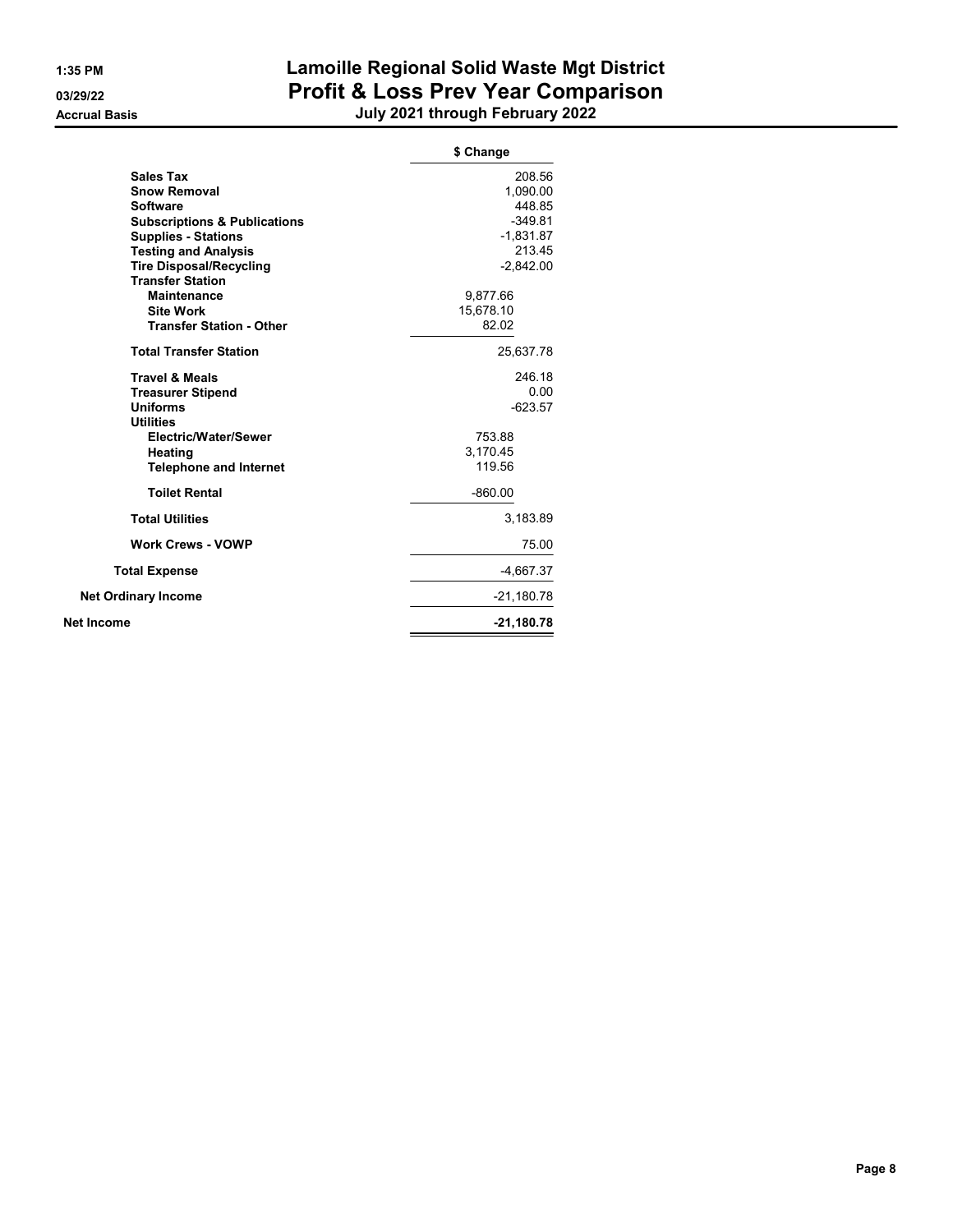|                                                                                    | Jul '21 - Feb 22 | <b>Budget</b>        |
|------------------------------------------------------------------------------------|------------------|----------------------|
| <b>Ordinary Income/Expense</b>                                                     |                  |                      |
| Income                                                                             |                  |                      |
| <b>Administrative Fees</b><br><b>Appliances</b><br><b>Baling Enterprise at SED</b> | 0.00<br>2,200.00 | 1,000.00<br>3,300.00 |
| <b>Baled Cardboard</b><br><b>Baled Film</b>                                        | 0.00<br>0.00     | 4,800.00<br>4,500.00 |
| <b>Total Baling Enterprise at SED</b>                                              | 0.00             | 9,300.00             |
|                                                                                    |                  |                      |
| <b>Batteries</b><br><b>Book Recycling Income</b>                                   | 536.40<br>395.00 | 1,000.00<br>700.00   |
| <b>Bottle Redemption Program</b><br><b>Bottle Redemption - Distributor</b>         | 12,272.74        | 75,000.00            |
| <b>Total Bottle Redemption Program</b>                                             | 12,272.74        | 75,000.00            |
| <b>Bulky Waste</b>                                                                 | 21,855.00        | 35,000.00            |
| <b>Call2Recycle Battery Reimburse</b>                                              | 228.75           | 1,200.00             |
| <b>Capital Reserve Transfers</b>                                                   | 40,000.00        |                      |
| <b>Compost Bin Sales</b>                                                           |                  |                      |
| <b>Accessories for Green Cone</b>                                                  | 30.00            | 0.00                 |
| <b>Bucket - Lamoille Soil Kit</b>                                                  | 915.00           | 0.00                 |
| Donations of composters & KCs                                                      | 0.00             | 0.00                 |
| <b>Filters for Kitchen Collectors</b>                                              | 32.00            | 0.00                 |
| <b>Green Cone Sales</b>                                                            | 805.00           | 0.00                 |
| <b>Kitchen Collectors</b>                                                          | 190.00           | 0.00                 |
| <b>Lids for Buckets</b>                                                            | 98.00            | 0.00                 |
| <b>Compost Bin Sales - Other</b>                                                   | 1,144.00         | 7,000.00             |
| <b>Total Compost Bin Sales</b>                                                     | 3,214.00         | 7,000.00             |
| <b>Compost Product Sales</b>                                                       |                  |                      |
| <b>Bucket of Finished Compost</b>                                                  | 10.00            | 0.00                 |
| <b>Cubic Yard of Finished Compost</b>                                              | 0.00             | 0.00                 |
| <b>Donations of Finished Compost</b>                                               | 0.00             | 0.00                 |
| <b>Refills of Finished Compost</b>                                                 | 312.00           | 0.00                 |
| <b>Compost Product Sales - Other</b>                                               | 0.00             | 7,500.00             |
| <b>Total Compost Product Sales</b>                                                 | 322.00           | 7,500.00             |
| Disposal Income C&D                                                                | 54,278.04        | 115,000.00           |
| <b>Disposal Income MSW</b>                                                         | 468,175.70       | 710,000.00           |
| <b>E-waste Reimbursement</b>                                                       | 4,148.00         | 8,500.00             |
| <b>Electronics Recycling Program</b>                                               |                  |                      |
| <b>Television Monitors</b>                                                         | 55.00            | 0.00                 |
| <b>Electronics Recycling Program - Other</b>                                       | 1,285.00         | 3,500.00             |
| <b>Total Electronics Recycling Program</b>                                         | 1,340.00         | 3,500.00             |
| <b>Fluorescent Bulbs</b>                                                           | 578.64           | 1,000.00             |
| <b>Freon Appliances</b><br><b>Grants</b>                                           | 7,650.00         | 12,000.00            |
| <b>ANR Infrastructure SED &amp; LS</b>                                             | 42,759.00        |                      |
| <b>Grant - Infrastructure Compost</b>                                              | 0.00             | 0.00                 |
| <b>Grant Income - HHW</b>                                                          | 14,709.32        | 26,700.00            |
| <b>Grant Income - VLCT</b>                                                         | 891.00           | 5,000.00             |
| <b>Grants - Other</b>                                                              | 0.00             | 0.00                 |
| <b>Total Grants</b>                                                                | 58,359.32        | 31,700.00            |
| <b>Hauler's License Fees</b>                                                       | 400.00           | 500.00               |
| <b>HHW CEG Businesses</b>                                                          | 3,200.85         | 10,000.00            |
| <b>Interest Income</b>                                                             | 837.20           | 1,100.00             |
| <b>Leaf &amp; Yard Waste</b>                                                       | 619.75           | 700.00               |
| Maple tubing                                                                       | 40.00            | 100.00               |
| <b>Miscellaneous Income</b><br>Organics                                            | 85.40            | 0.00                 |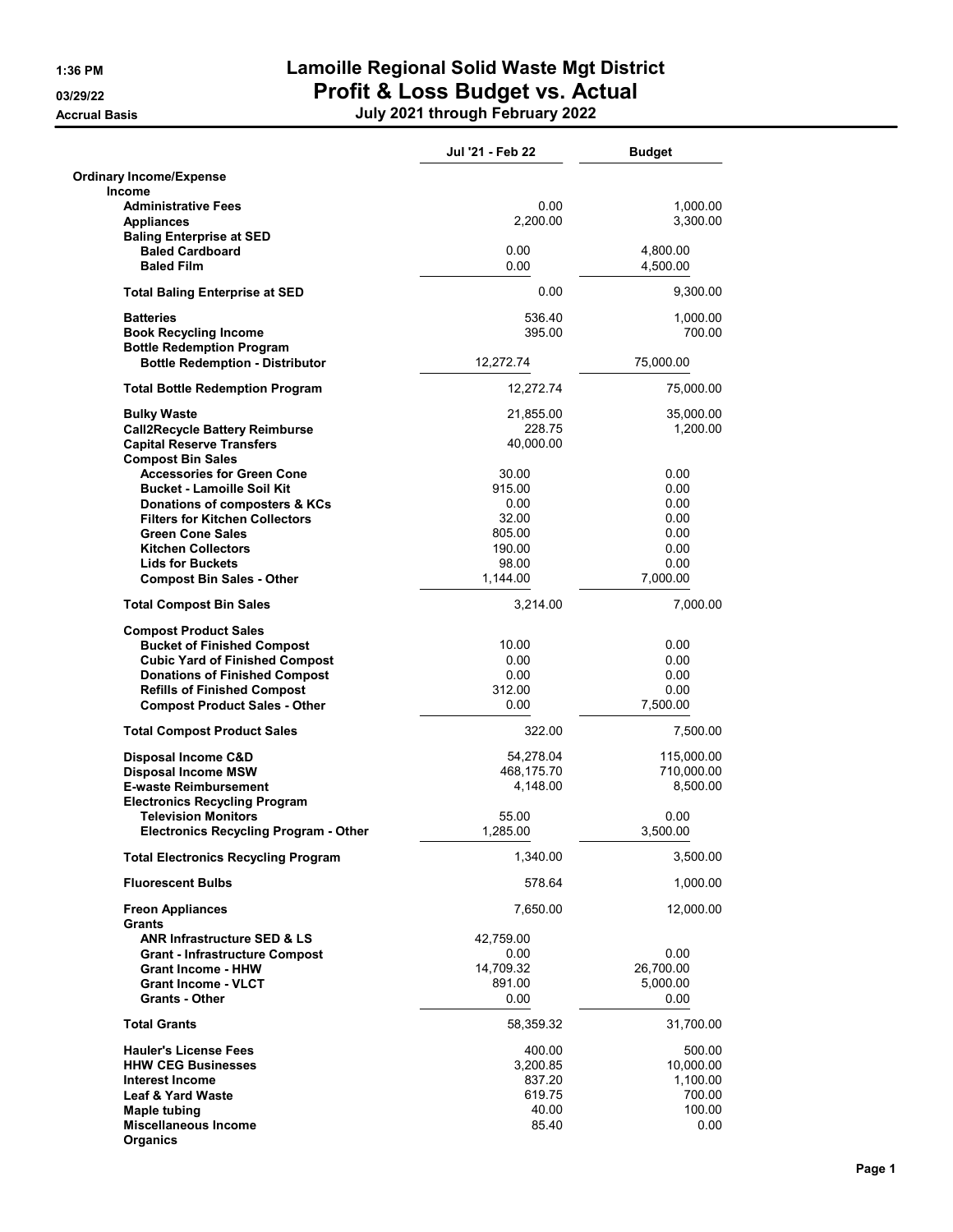|                                                                                                                                                                                                                                                         | Jul '21 - Feb 22                                        | <b>Budget</b>                                            |
|---------------------------------------------------------------------------------------------------------------------------------------------------------------------------------------------------------------------------------------------------------|---------------------------------------------------------|----------------------------------------------------------|
| <b>Commercial Organics Tip Fee</b><br><b>Residential Organics Tip Fee</b><br><b>Organics - Other</b>                                                                                                                                                    | 3,336.25<br>14,649.00<br>859.00                         | 5,000.00<br>24,000.00<br>0.00                            |
| <b>Total Organics</b>                                                                                                                                                                                                                                   | 18,844.25                                               | 29,000.00                                                |
| Overages/Shortages<br><b>Plastic film</b><br><b>Propane Tanks</b><br><b>Recycling Income</b>                                                                                                                                                            | $-92.90$<br>1,301.75<br>521.00                          | 0.00<br>1,000.00<br>800.00                               |
| <b>OCC Recycling Income from NRRA</b><br><b>Recycling Income - Other</b>                                                                                                                                                                                | 7,224.60<br>124,563.20                                  | 190,000.00                                               |
| <b>Total Recycling Income</b>                                                                                                                                                                                                                           | 131,787.80                                              | 190,000.00                                               |
| <b>Recycling Sales of Bins</b>                                                                                                                                                                                                                          | 96.00                                                   | 500.00                                                   |
| <b>Scrap Metal</b><br><b>Stump Dump</b><br>Surcharge - C&D - Haulers                                                                                                                                                                                    | 32,280.14<br>612.00<br>100,710.75                       | 30,000.00<br>700.00<br>150,000.00                        |
| Surcharge - MSW - Haulers                                                                                                                                                                                                                               | 172,096.81                                              | 248,000.00                                               |
| <b>Textiles</b><br><b>Tire Income</b>                                                                                                                                                                                                                   | 845.00<br>9,774.50                                      | 2,500.00<br>18,000.00                                    |
| <b>Total Income</b>                                                                                                                                                                                                                                     | 1,149,513.89                                            | 1,705,600.00                                             |
| Gross Profit                                                                                                                                                                                                                                            | 1,149,513.89                                            | 1,705,600.00                                             |
| <b>Expense</b><br>Advertising<br><b>Book Recycling</b><br><b>Bottle Redemption Payout</b><br><b>Clerk Stipend</b>                                                                                                                                       | 0.00<br>0.00<br>5,303.90<br>816.69                      | 0.00<br>200.00<br>35,000.00<br>1,200.00                  |
| <b>Compost Bin Purchase</b><br>Donated C-Bins; KCs; Finished<br><b>Green Cone Accessories</b><br><b>Green Cone Purchase</b><br><b>Lids for Buckets</b><br><b>Purchase of Kitchen Collectors</b><br><b>Toters</b><br><b>Compost Bin Purchase - Other</b> | 0.00<br>0.00<br>77.55<br>649.10<br>0.00<br>0.00<br>0.00 | 0.00<br>0.00<br>0.00<br>0.00<br>0.00<br>0.00<br>8,000.00 |
| <b>Total Compost Bin Purchase</b>                                                                                                                                                                                                                       | 726.65                                                  | 8,000.00                                                 |
| <b>Conferences</b><br><b>COVID-19 EXPENSES</b><br><b>Disposal Expense MSW</b><br><b>Disposal Tip Fee</b><br>Craftsbury Tip Fee at STS                                                                                                                   | 318.00<br>0.00<br>176,509.93<br>2,487.69                | 2,200.00<br>0.00<br>311,100.00<br>4,500.00               |
| Morrisville Tip Fee at STS<br><b>Disposal Tip Fee - Other</b>                                                                                                                                                                                           | 2,445.86<br>0.00                                        | 7,600.00<br>0.00                                         |
| <b>Total Disposal Tip Fee</b>                                                                                                                                                                                                                           | 4,933.55                                                | 12,100.00                                                |
| <b>Donations</b><br><b>Electronic Waste Processing</b><br><b>Equipment</b>                                                                                                                                                                              | 4,553.36<br>818.16                                      | 11,250.00<br>2,500.00                                    |
| <b>Baler Equipment Maintenance</b><br><b>Purchase</b><br>Rental<br>Repairs/Maintenance<br><b>Equipment - Other</b>                                                                                                                                      | 270.38<br>98,713.96<br>495.00<br>13,618.83<br>0.00      | 1,300.00<br>11,800.00<br>1,300.00<br>6,400.00<br>0.00    |
| <b>Total Equipment</b>                                                                                                                                                                                                                                  | 113,098.17                                              | 20,800.00                                                |
| <b>Feedstocks</b><br><b>Fluorescent Bulb Recycling</b><br><b>Freon Removal</b>                                                                                                                                                                          | 4,000.00<br>865.36<br>4,764.00                          | 5,000.00<br>1,000.00<br>8,000.00                         |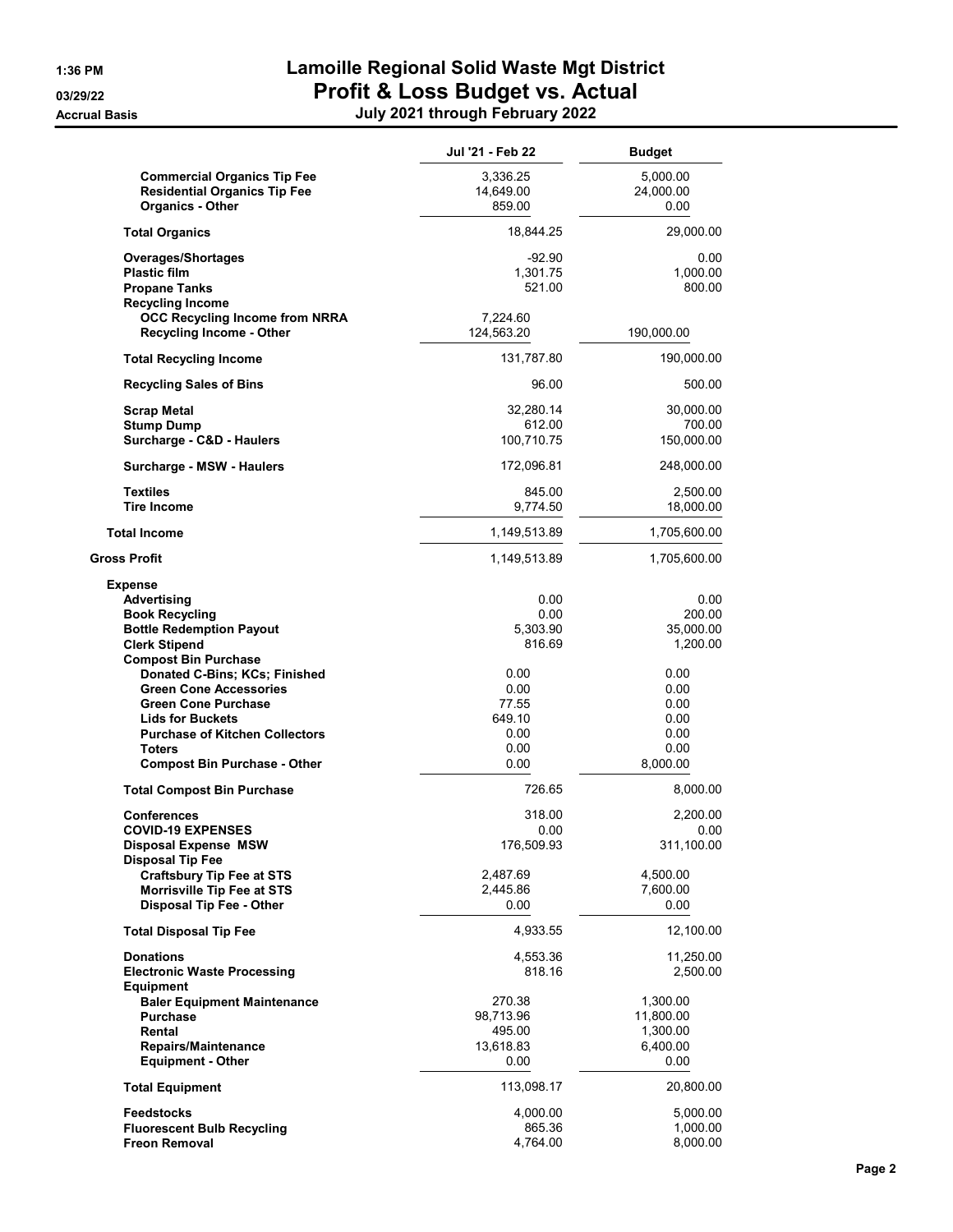|                                                      | Jul '21 - Feb 22    | <b>Budget</b>     |
|------------------------------------------------------|---------------------|-------------------|
| Fuel                                                 |                     |                   |
| <b>Off Road Diesel</b>                               | 950.78              | 1,000.00          |
| <b>Fuel - Other</b>                                  | 4,447.73            | 6,500.00          |
| <b>Total Fuel</b>                                    | 5,398.51            | 7,500.00          |
| Green Up Day                                         |                     |                   |
| Dump Clean Up Fund                                   | 0.00                | 2,000.00          |
| <b>Town Contributions</b>                            | 0.00                | 1,200.00          |
| <b>Total Green Up Day</b>                            | 0.00                | 3,200.00          |
| <b>Hauler Audits</b>                                 | 0.00                | 1,000.00          |
| <b>Hauling</b>                                       |                     |                   |
| Glass                                                | 1,250.00            | 0.00              |
| <b>MSW</b>                                           | 19,557.40           | 31,000.00         |
| <b>Recycling</b><br><b>Hauling - Other</b>           | 26,762.12<br>550.00 | 50,000.00<br>0.00 |
|                                                      |                     |                   |
| <b>Total Hauling</b>                                 | 48,119.52           | 81,000.00         |
| <b>HHW Collections</b><br><b>Disposal Contract</b>   | 18,934.50           | 47,000.00         |
| <b>HHW Events Ads</b>                                | 502.36              | 1,000.00          |
| <b>Rolloff Rental &amp; Disposal</b>                 | 777.94              | 2,000.00          |
| <b>HHW Collections - Other</b>                       | 155.69              | 0.00              |
| <b>Total HHW Collections</b>                         | 20,370.49           | 50,000.00         |
|                                                      |                     |                   |
| <b>Insurance</b><br><b>Automobile Insurance</b>      | 2,819.25            | 4,450.00          |
| <b>Dental Insurance</b>                              | 2,770.46            | 4,100.00          |
| <b>Employee Crime</b>                                | 407.00              | 800.00            |
| <b>Employer Practices Liability</b>                  | 2,347.00            | 3,600.00          |
| <b>Health Insurance</b>                              | 43,697.55           | 86,000.00         |
| <b>Property &amp; Casualty</b>                       | 5,140.50            | 8,500.00          |
| <b>Public Officials Liability</b>                    | 225.00              | 300.00            |
| <b>Vision Plan</b>                                   | 354.97              | 600.00            |
| <b>Workers Comp Insurance</b>                        | 54,434.00           | 102,200.00        |
| <b>Total Insurance</b>                               | 112,195.73          | 210,550.00        |
| <b>Maintenance Agreements</b>                        | 3,605.97            | 5,300.00          |
| Maple tubing process fee                             | 57.50               | 100.00            |
| <b>Meetings</b>                                      | 0.00                | 800.00            |
| <b>Memberships</b>                                   | 3,218.37            | 5,000.00          |
| <b>Newsletter Printing &amp; Postage</b>             | 5,789.32            | 12,500.00         |
| <b>Office Supplies</b>                               | 252.22              | 1,600.00          |
| <b>Organics Pick Up</b>                              | 989.00              | 0.00              |
| <b>Other Expenses</b>                                | 680.00              | 300.00            |
| <b>Outreach-Advertising &amp; Promo</b>              | 1,639.94            | 12,000.00         |
| <b>Outreach-Printing</b><br><b>Outreach-Programs</b> | 0.00<br>738.65      | 0.00<br>3,600.00  |
| <b>Payroll Expenses</b>                              |                     |                   |
| <b>COVID Payroll Expenses</b>                        | 0.00                | 0.00              |
| <b>Payroll Direct Deposit Fees</b>                   | 0.00                | 0.00              |
| <b>Payroll FICA /Medicare Expense</b>                | 20,583.24           | 39,500.00         |
| <b>Payroll Unemployment Expense</b>                  | 5,638.25            | 9,900.00          |
| <b>Payroll Expenses - Other</b>                      | 332,000.30          | 515,500.00        |
| <b>Total Payroll Expenses</b>                        | 358,221.79          | 564,900.00        |
| Pension Plan - Employer Share                        | 5,112.59            | 9,500.00          |
| <b>Permits</b>                                       | 0.00                | 200.00            |
| <b>Plastic Bag Recycling Fee</b>                     | 35.00               | 800.00            |
| Postage                                              | 1,462.12            | 2,300.00          |
| <b>Professional Fees</b>                             |                     |                   |
| Accounting                                           | 8,500.00            | 8,500.00          |
| <b>Consulting</b>                                    | 1,102.35            | 4,000.00          |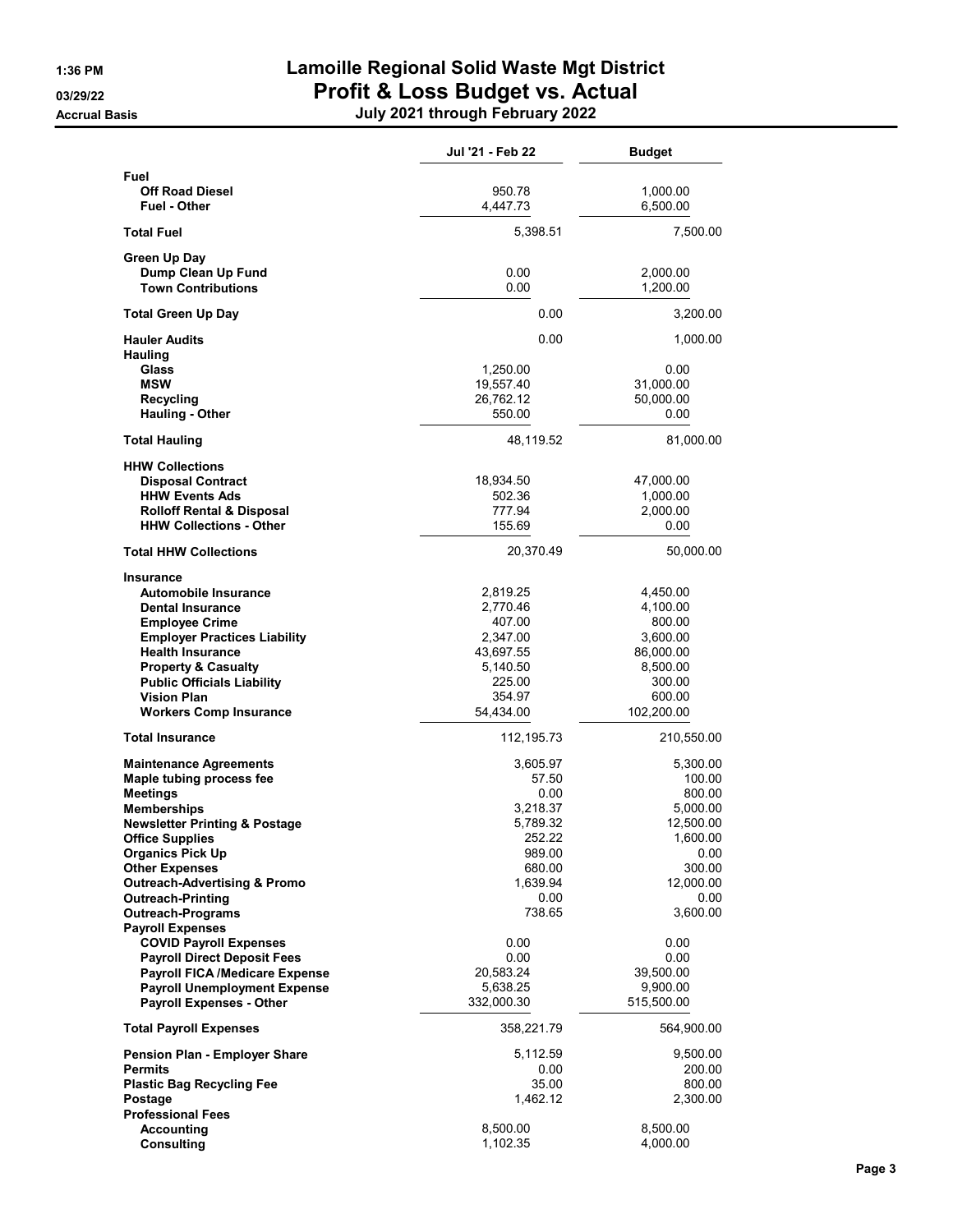|                                              | Jul '21 - Feb 22 | <b>Budget</b> |
|----------------------------------------------|------------------|---------------|
| <b>District Manager</b>                      | 50,179.06        | 70,500.00     |
| <b>ECO AmeriCorps</b>                        | 0.00             | 8,000.00      |
| <b>Legal Fees</b>                            | 232.13           | 500.00        |
| <b>Total Professional Fees</b>               | 60,013.54        | 91,500.00     |
| <b>Propane Tank Recycling</b>                | 537.25           | 600.00        |
| <b>Recycling Mat'l Processing Fees</b>       |                  |               |
| <b>Glass Recycling Process Fee</b>           | 1,608.80         | 0.00          |
| <b>Myers C&amp;D Recycling</b>               | 413.93           | 0.00          |
| Recycling Mat'l Processing Fees - Other      | 60,404.78        | 100,000.00    |
| <b>Total Recycling Mat'l Processing Fees</b> | 62,427.51        | 100,000.00    |
| Rent                                         | 30,334.72        | 50,500.00     |
| <b>Sales Tax</b>                             | 465.78           | 0.00          |
| Signage                                      | 0.00             | 300.00        |
| <b>Snow Removal</b>                          | 7,845.00         | 7,000.00      |
| <b>Software</b>                              | 2,479.00         | 3,500.00      |
| <b>Stump Dump Management</b>                 | 0.00             | 700.00        |
| <b>Subscriptions &amp; Publications</b>      | 39.00            | 2,000.00      |
| <b>Supplies - Stations</b>                   | 6,968.27         | 9,300.00      |
| <b>Testing and Analysis</b>                  | 856.95           | 500.00        |
| <b>Textile Processing</b>                    | 0.00             | 400.00        |
| <b>Tire Disposal/Recycling</b>               | 10,665.00        | 14,000.00     |
| <b>Training - Attendants</b>                 | 0.00             | 1,500.00      |
| <b>Transfer Station</b>                      |                  |               |
| <b>Maintenance</b>                           | 13,261.45        | 5,000.00      |
| <b>Site Work</b>                             | 29,788.69        | 3,600.00      |
| <b>Transfer Station - Other</b>              | 82.02            | 0.00          |
| <b>Total Transfer Station</b>                | 43,132.16        | 8,600.00      |
| <b>Travel &amp; Meals</b>                    | 2,049.49         | 4,800.00      |
| <b>Treasurer Stipend</b>                     | 1,800.00         | 2,700.00      |
| <b>Uniforms</b>                              | 4,246.04         | 7,500.00      |
| <b>Utilities</b>                             |                  |               |
|                                              | 8,026.56         | 13,600.00     |
| Electric/Water/Sewer                         |                  |               |
| Heating                                      | 7,629.44         | 5,800.00      |
| <b>Telephone and Internet</b>                | 6,751.12         | 8,000.00      |
| <b>Toilet Rental</b>                         | 3,960.00         | 6,800.00      |
| <b>Total Utilities</b>                       | 26,367.12        | 34,200.00     |
| <b>Work Crews - VOWP</b>                     | 75.00            | 600.00        |
| <b>Total Expense</b>                         | 1,144,896.32     | 1,730,700.00  |
| <b>Net Ordinary Income</b>                   | 4,617.57         | $-25,100.00$  |
| Net Income                                   | 4,617.57         | $-25,100.00$  |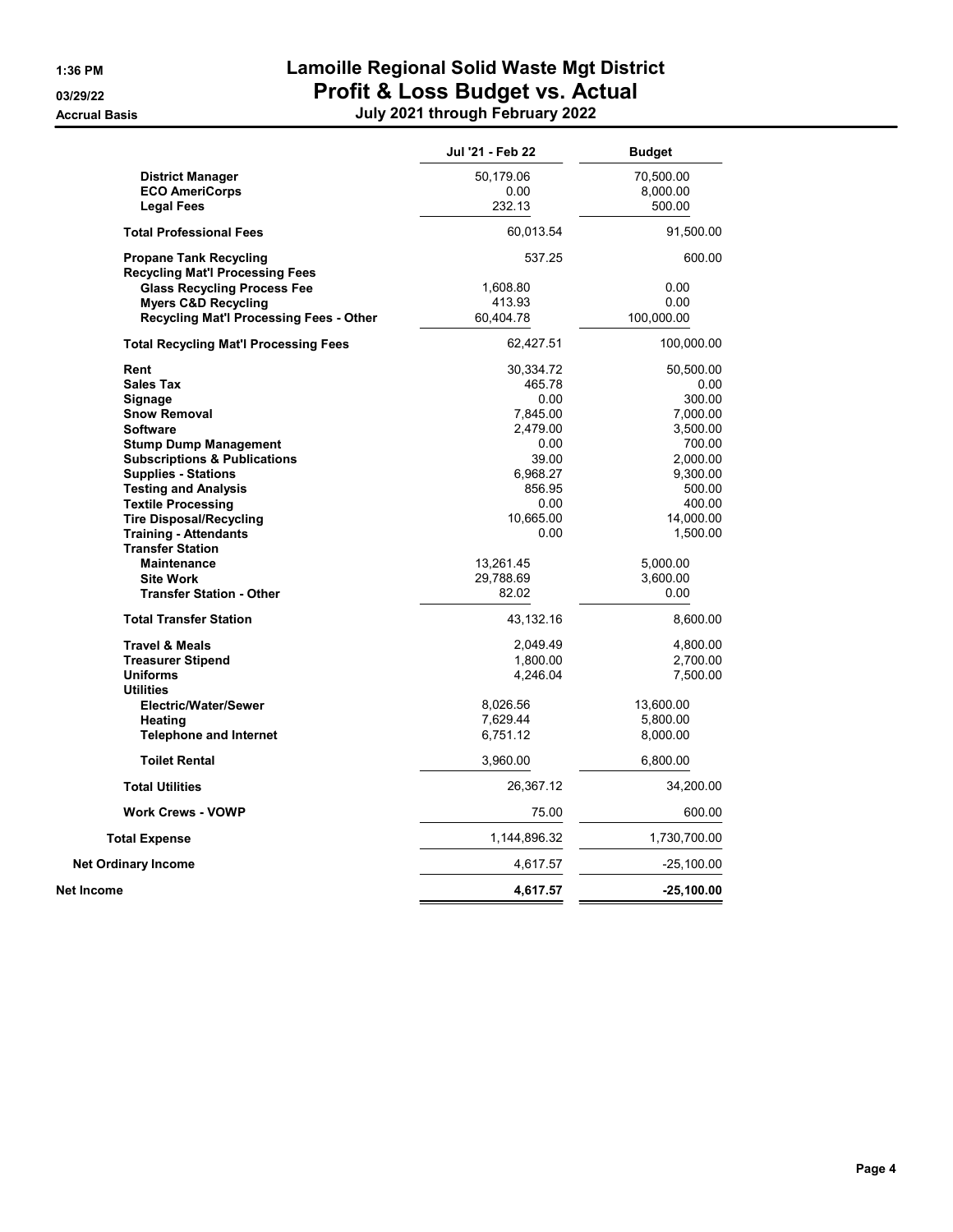|                                                                            | \$ Over Budget              | % of Budget      |
|----------------------------------------------------------------------------|-----------------------------|------------------|
| <b>Ordinary Income/Expense</b>                                             |                             |                  |
| <b>Income</b>                                                              |                             |                  |
| <b>Administrative Fees</b><br><b>Appliances</b>                            | $-1,000.00$<br>$-1,100.00$  | 0.0%<br>66.7%    |
| <b>Baling Enterprise at SED</b>                                            |                             |                  |
| <b>Baled Cardboard</b>                                                     | $-4,800.00$                 | $0.0\%$          |
| <b>Baled Film</b>                                                          | $-4,500.00$                 | $0.0\%$          |
| <b>Total Baling Enterprise at SED</b>                                      | $-9,300.00$                 | $0.0\%$          |
| <b>Batteries</b>                                                           | $-463.60$                   | 53.6%            |
| <b>Book Recycling Income</b>                                               | $-305.00$                   | 56.4%            |
| <b>Bottle Redemption Program</b>                                           |                             |                  |
| <b>Bottle Redemption - Distributor</b>                                     | $-62,727.26$                | 16.4%            |
| <b>Total Bottle Redemption Program</b>                                     | $-62,727.26$                | 16.4%            |
| <b>Bulky Waste</b>                                                         | -13,145.00                  | 62.4%            |
| <b>Call2Recycle Battery Reimburse</b>                                      | -971.25                     | 19.1%            |
| <b>Capital Reserve Transfers</b>                                           |                             |                  |
| <b>Compost Bin Sales</b><br><b>Accessories for Green Cone</b>              | 30.00                       |                  |
| <b>Bucket - Lamoille Soil Kit</b>                                          | 915.00                      | 100.0%<br>100.0% |
| Donations of composters & KCs                                              | 0.00                        | $0.0\%$          |
| <b>Filters for Kitchen Collectors</b>                                      | 32.00                       | 100.0%           |
| <b>Green Cone Sales</b>                                                    | 805.00                      | 100.0%           |
| <b>Kitchen Collectors</b>                                                  | 190.00                      | 100.0%           |
| <b>Lids for Buckets</b>                                                    | 98.00                       | 100.0%           |
| <b>Compost Bin Sales - Other</b>                                           | $-5,856.00$                 | 16.3%            |
| <b>Total Compost Bin Sales</b>                                             | $-3,786.00$                 | 45.9%            |
| <b>Compost Product Sales</b>                                               |                             |                  |
| <b>Bucket of Finished Compost</b>                                          | 10.00                       | 100.0%           |
| <b>Cubic Yard of Finished Compost</b>                                      | 0.00                        | $0.0\%$          |
| <b>Donations of Finished Compost</b>                                       | 0.00<br>312.00              | 0.0%<br>100.0%   |
| <b>Refills of Finished Compost</b><br><b>Compost Product Sales - Other</b> | $-7,500.00$                 | $0.0\%$          |
| <b>Total Compost Product Sales</b>                                         | $-7,178.00$                 | 4.3%             |
|                                                                            |                             |                  |
| Disposal Income C&D<br><b>Disposal Income MSW</b>                          | -60,721.96<br>$-241,824.30$ | 47.2%<br>65.9%   |
| <b>E-waste Reimbursement</b>                                               | $-4,352.00$                 | 48.8%            |
| <b>Electronics Recycling Program</b>                                       |                             |                  |
| <b>Television Monitors</b>                                                 | 55.00                       | 100.0%           |
| <b>Electronics Recycling Program - Other</b>                               | $-2,215.00$                 | 36.7%            |
| <b>Total Electronics Recycling Program</b>                                 | $-2,160.00$                 | 38.3%            |
| <b>Fluorescent Bulbs</b>                                                   | -421.36                     | 57.9%            |
| <b>Freon Appliances</b>                                                    | $-4,350.00$                 | 63.8%            |
| <b>Grants</b>                                                              |                             |                  |
| <b>ANR Infrastructure SED &amp; LS</b>                                     |                             |                  |
| <b>Grant - Infrastructure Compost</b><br><b>Grant Income - HHW</b>         | 0.00<br>$-11,990.68$        | $0.0\%$<br>55.1% |
| <b>Grant Income - VLCT</b>                                                 | $-4,109.00$                 | 17.8%            |
| <b>Grants - Other</b>                                                      | 0.00                        | $0.0\%$          |
| <b>Total Grants</b>                                                        | 26,659.32                   | 184.1%           |
| <b>Hauler's License Fees</b>                                               | $-100.00$                   | 80.0%            |
| <b>HHW CEG Businesses</b>                                                  | -6,799.15                   | 32.0%            |
| Interest Income                                                            | -262.80                     | 76.1%            |
| <b>Leaf &amp; Yard Waste</b>                                               | $-80.25$                    | 88.5%            |
| Maple tubing                                                               | $-60.00$                    | 40.0%            |
| <b>Miscellaneous Income</b><br><b>Organics</b>                             | 85.40                       | 100.0%           |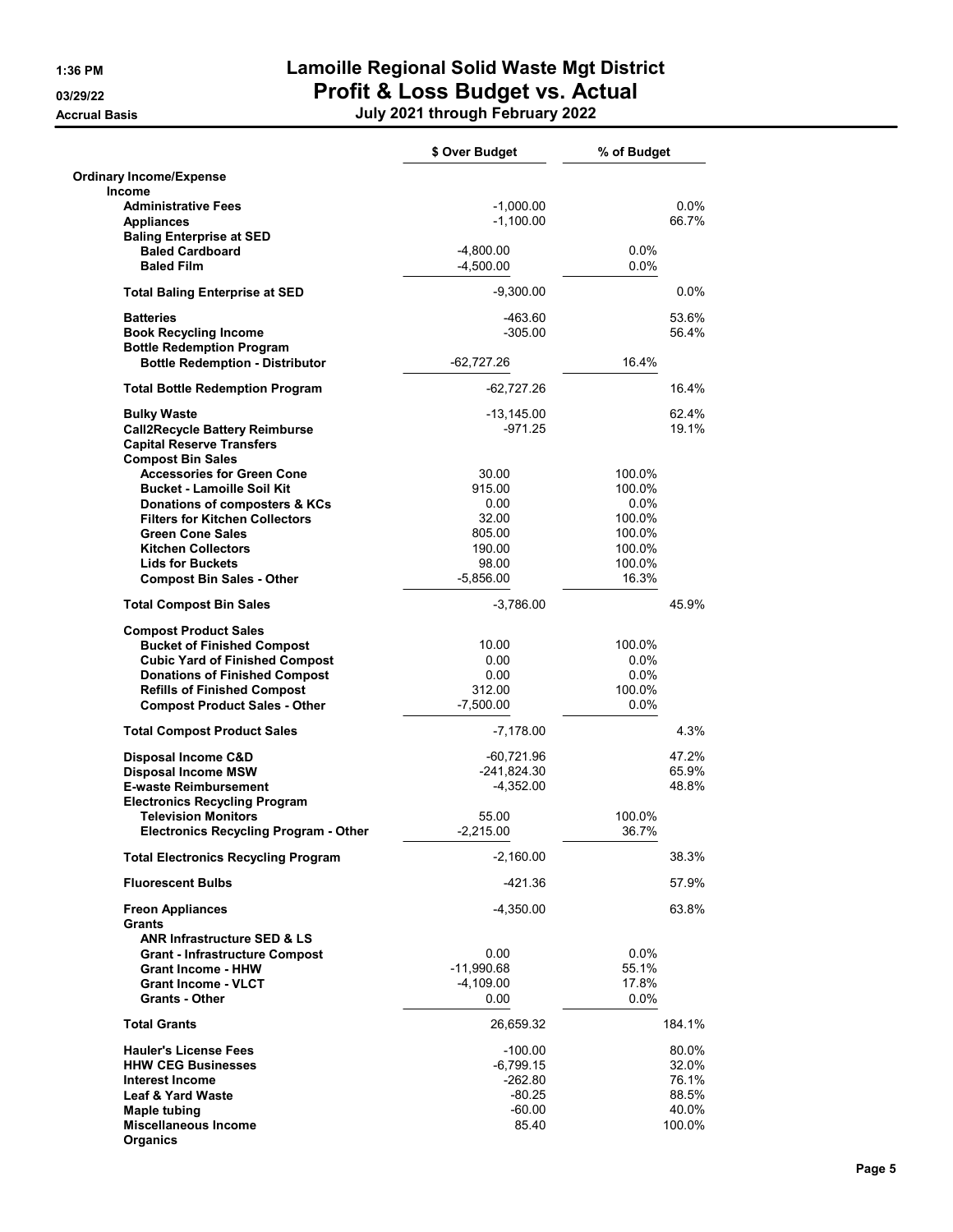|                                                                                                                                                                                                                          | \$ Over Budget                                                 | % of Budget                                                       |
|--------------------------------------------------------------------------------------------------------------------------------------------------------------------------------------------------------------------------|----------------------------------------------------------------|-------------------------------------------------------------------|
| <b>Commercial Organics Tip Fee</b><br><b>Residential Organics Tip Fee</b><br><b>Organics - Other</b>                                                                                                                     | $-1,663.75$<br>$-9,351.00$<br>859.00                           | 66.7%<br>61.0%<br>100.0%                                          |
| <b>Total Organics</b>                                                                                                                                                                                                    | $-10, 155.75$                                                  | 65.0%                                                             |
| Overages/Shortages<br><b>Plastic film</b><br><b>Propane Tanks</b><br><b>Recycling Income</b><br><b>OCC Recycling Income from NRRA</b>                                                                                    | $-92.90$<br>301.75<br>$-279.00$                                | 100.0%<br>130.2%<br>65.1%                                         |
| <b>Recycling Income - Other</b>                                                                                                                                                                                          | $-65,436.80$                                                   | 65.6%                                                             |
| <b>Total Recycling Income</b>                                                                                                                                                                                            | $-58,212.20$                                                   | 69.4%                                                             |
| <b>Recycling Sales of Bins</b>                                                                                                                                                                                           | -404.00                                                        | 19.2%                                                             |
| <b>Scrap Metal</b><br><b>Stump Dump</b><br>Surcharge - C&D - Haulers                                                                                                                                                     | 2,280.14<br>$-88.00$<br>-49,289.25                             | 107.6%<br>87.4%<br>67.1%                                          |
| Surcharge - MSW - Haulers                                                                                                                                                                                                | $-75,903.19$                                                   | 69.4%                                                             |
| <b>Textiles</b><br><b>Tire Income</b>                                                                                                                                                                                    | -1,655.00<br>$-8,225.50$                                       | 33.8%<br>54.3%                                                    |
| <b>Total Income</b>                                                                                                                                                                                                      | -556,086.11                                                    | 67.4%                                                             |
| <b>Gross Profit</b>                                                                                                                                                                                                      | -556,086.11                                                    | 67.4%                                                             |
| <b>Expense</b><br>Advertising<br><b>Book Recycling</b><br><b>Bottle Redemption Payout</b><br><b>Clerk Stipend</b><br><b>Compost Bin Purchase</b>                                                                         | 0.00<br>$-200.00$<br>$-29,696.10$<br>-383.31                   | $0.0\%$<br>$0.0\%$<br>15.2%<br>68.1%                              |
| Donated C-Bins; KCs; Finished<br><b>Green Cone Accessories</b><br><b>Green Cone Purchase</b><br><b>Lids for Buckets</b><br><b>Purchase of Kitchen Collectors</b><br><b>Toters</b><br><b>Compost Bin Purchase - Other</b> | 0.00<br>0.00<br>77.55<br>649.10<br>0.00<br>0.00<br>$-8,000.00$ | $0.0\%$<br>0.0%<br>100.0%<br>100.0%<br>$0.0\%$<br>$0.0\%$<br>0.0% |
| <b>Total Compost Bin Purchase</b>                                                                                                                                                                                        | -7,273.35                                                      | 9.1%                                                              |
| <b>Conferences</b><br><b>COVID-19 EXPENSES</b><br><b>Disposal Expense MSW</b><br><b>Disposal Tip Fee</b>                                                                                                                 | $-1.882.00$<br>0.00<br>-134,590.07                             | 14.5%<br>0.0%<br>56.7%                                            |
| Craftsbury Tip Fee at STS<br>Morrisville Tip Fee at STS<br><b>Disposal Tip Fee - Other</b>                                                                                                                               | $-2,012.31$<br>$-5,154.14$<br>0.00                             | 55.3%<br>32.2%<br>$0.0\%$                                         |
| <b>Total Disposal Tip Fee</b>                                                                                                                                                                                            | $-7,166.45$                                                    | 40.8%                                                             |
| <b>Donations</b><br><b>Electronic Waste Processing</b><br><b>Equipment</b>                                                                                                                                               | -6,696.64<br>-1,681.84                                         | 40.5%<br>32.7%                                                    |
| <b>Baler Equipment Maintenance</b><br><b>Purchase</b><br>Rental<br>Repairs/Maintenance<br><b>Equipment - Other</b>                                                                                                       | -1,029.62<br>86,913.96<br>$-805.00$<br>7,218.83<br>0.00        | 20.8%<br>836.6%<br>38.1%<br>212.8%<br>$0.0\%$                     |
| <b>Total Equipment</b>                                                                                                                                                                                                   | 92,298.17                                                      | 543.7%                                                            |
| <b>Feedstocks</b><br><b>Fluorescent Bulb Recycling</b><br><b>Freon Removal</b>                                                                                                                                           | $-1,000.00$<br>$-134.64$<br>$-3,236.00$                        | 80.0%<br>86.5%<br>59.6%                                           |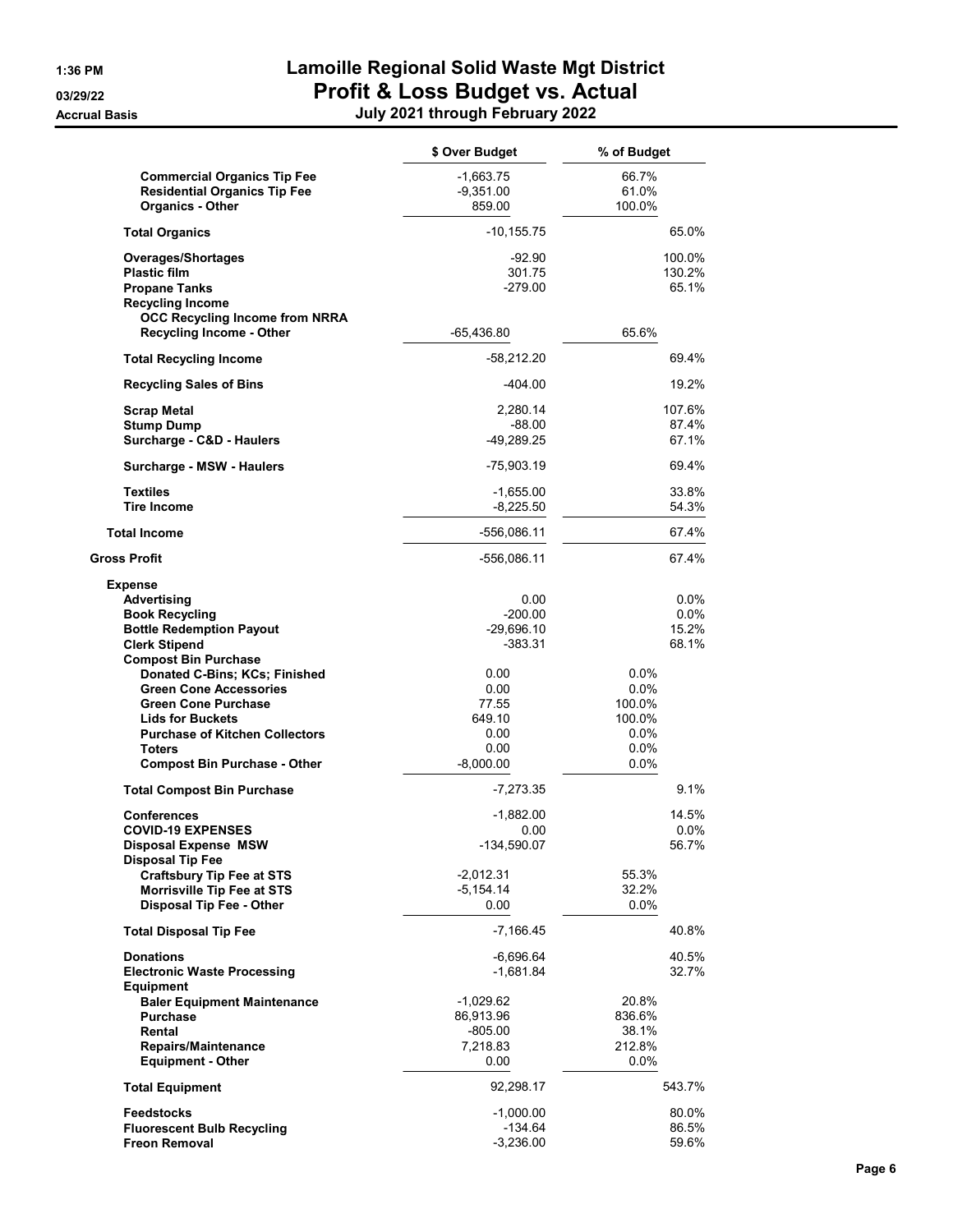|                                                          | \$ Over Budget          | % of Budget    |
|----------------------------------------------------------|-------------------------|----------------|
| Fuel                                                     |                         |                |
| <b>Off Road Diesel</b>                                   | $-49.22$                | 95.1%<br>68.4% |
| <b>Fuel - Other</b>                                      | $-2,052.27$             |                |
| <b>Total Fuel</b>                                        | $-2,101.49$             | 72.0%          |
| Green Up Day                                             |                         |                |
| Dump Clean Up Fund                                       | $-2,000.00$             | $0.0\%$        |
| <b>Town Contributions</b>                                | $-1,200.00$             | $0.0\%$        |
| <b>Total Green Up Day</b>                                | $-3,200.00$             | 0.0%           |
| <b>Hauler Audits</b>                                     | $-1,000.00$             | 0.0%           |
| Hauling                                                  |                         |                |
| Glass                                                    | 1,250.00                | 100.0%         |
| <b>MSW</b>                                               | -11,442.60              | 63.1%          |
| <b>Recycling</b>                                         | $-23,237.88$            | 53.5%          |
| Hauling - Other                                          | 550.00                  | 100.0%         |
| <b>Total Hauling</b>                                     | -32,880.48              | 59.4%          |
| <b>HHW Collections</b>                                   |                         |                |
| <b>Disposal Contract</b>                                 | $-28,065.50$            | 40.3%          |
| <b>HHW Events Ads</b>                                    | -497.64                 | 50.2%          |
| <b>Rolloff Rental &amp; Disposal</b>                     | $-1,222.06$             | 38.9%          |
| <b>HHW Collections - Other</b>                           | 155.69                  | 100.0%         |
| <b>Total HHW Collections</b>                             | $-29,629.51$            | 40.7%          |
| Insurance                                                |                         |                |
| <b>Automobile Insurance</b>                              | $-1,630.75$             | 63.4%          |
| <b>Dental Insurance</b>                                  | $-1,329.54$             | 67.6%          |
| <b>Employee Crime</b>                                    | $-393.00$               | 50.9%          |
| <b>Employer Practices Liability</b>                      | $-1,253.00$             | 65.2%          |
| <b>Health Insurance</b>                                  | -42,302.45              | 50.8%          |
| <b>Property &amp; Casualty</b>                           | $-3,359.50$             | 60.5%          |
| <b>Public Officials Liability</b>                        | -75.00                  | 75.0%          |
| <b>Vision Plan</b><br><b>Workers Comp Insurance</b>      | $-245.03$<br>-47,766.00 | 59.2%<br>53.3% |
|                                                          |                         |                |
| <b>Total Insurance</b>                                   | -98,354.27              | 53.3%          |
| <b>Maintenance Agreements</b>                            | -1,694.03               | 68.0%          |
| Maple tubing process fee                                 | $-42.50$                | 57.5%          |
| <b>Meetings</b>                                          | $-800.00$               | $0.0\%$        |
| <b>Memberships</b>                                       | -1,781.63               | 64.4%          |
| <b>Newsletter Printing &amp; Postage</b>                 | -6,710.68               | 46.3%          |
| Office Supplies                                          | -1,347.78               | 15.8%          |
| <b>Organics Pick Up</b>                                  | 989.00                  | 100.0%         |
| <b>Other Expenses</b>                                    | 380.00                  | 226.7%         |
| <b>Outreach-Advertising &amp; Promo</b>                  | -10,360.06              | 13.7%          |
| <b>Outreach-Printing</b>                                 | 0.00                    | 0.0%           |
| <b>Outreach-Programs</b>                                 | -2,861.35               | 20.5%          |
| <b>Payroll Expenses</b><br><b>COVID Payroll Expenses</b> | 0.00                    | 0.0%           |
| <b>Payroll Direct Deposit Fees</b>                       | 0.00                    | 0.0%           |
| <b>Payroll FICA /Medicare Expense</b>                    | $-18,916.76$            | 52.1%          |
| <b>Payroll Unemployment Expense</b>                      | $-4,261.75$             | 57.0%          |
| <b>Payroll Expenses - Other</b>                          | -183,499.70             | 64.4%          |
|                                                          |                         |                |
| <b>Total Payroll Expenses</b>                            | -206,678.21             | 63.4%          |
| <b>Pension Plan - Employer Share</b>                     | -4,387.41               | 53.8%          |
| <b>Permits</b>                                           | $-200.00$               | $0.0\%$        |
| <b>Plastic Bag Recycling Fee</b>                         | $-765.00$               | 4.4%           |
| Postage                                                  | $-837.88$               | 63.6%          |
| <b>Professional Fees</b><br>Accounting                   | 0.00                    | 100.0%         |
| Consulting                                               | $-2,897.65$             | 27.6%          |
|                                                          |                         |                |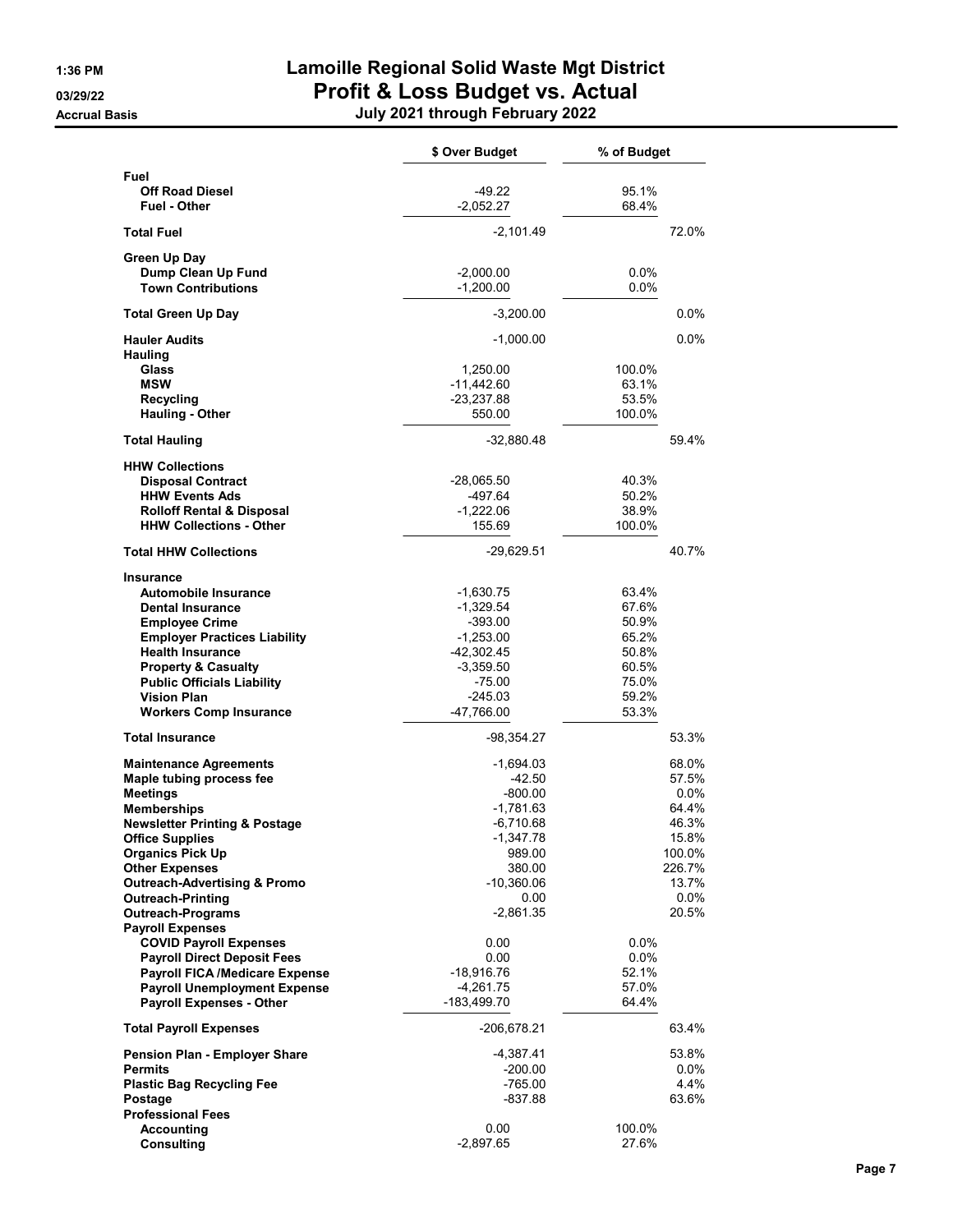|                                                         | \$ Over Budget | % of Budget |
|---------------------------------------------------------|----------------|-------------|
| <b>District Manager</b>                                 | $-20,320.94$   | 71.2%       |
| <b>ECO AmeriCorps</b>                                   | $-8,000.00$    | $0.0\%$     |
| <b>Legal Fees</b>                                       | $-267.87$      | 46.4%       |
| <b>Total Professional Fees</b>                          | -31,486.46     | 65.6%       |
| <b>Propane Tank Recycling</b>                           | $-62.75$       | 89.5%       |
| <b>Recycling Mat'l Processing Fees</b>                  |                |             |
| <b>Glass Recycling Process Fee</b>                      | 1,608.80       | 100.0%      |
| <b>Myers C&amp;D Recycling</b>                          | 413.93         | 100.0%      |
| <b>Recycling Mat'l Processing Fees - Other</b>          | $-39,595.22$   | 60.4%       |
| <b>Total Recycling Mat'l Processing Fees</b>            | $-37,572.49$   | 62.4%       |
| Rent                                                    | $-20,165.28$   | 60.1%       |
| <b>Sales Tax</b>                                        | 465.78         | 100.0%      |
| Signage                                                 | $-300.00$      | $0.0\%$     |
| <b>Snow Removal</b>                                     | 845.00         | 112.1%      |
| <b>Software</b>                                         | $-1,021.00$    | 70.8%       |
| <b>Stump Dump Management</b>                            | $-700.00$      | $0.0\%$     |
| <b>Subscriptions &amp; Publications</b>                 | $-1,961.00$    | 2.0%        |
| <b>Supplies - Stations</b>                              | $-2,331.73$    | 74.9%       |
| <b>Testing and Analysis</b>                             | 356.95         | 171.4%      |
| <b>Textile Processing</b>                               | $-400.00$      | $0.0\%$     |
| <b>Tire Disposal/Recycling</b>                          | $-3,335.00$    | 76.2%       |
| <b>Training - Attendants</b><br><b>Transfer Station</b> | $-1,500.00$    | 0.0%        |
| <b>Maintenance</b>                                      | 8,261.45       | 265.2%      |
| <b>Site Work</b>                                        | 26,188.69      | 827.5%      |
| <b>Transfer Station - Other</b>                         | 82.02          | 100.0%      |
| <b>Total Transfer Station</b>                           | 34,532.16      | 501.5%      |
| <b>Travel &amp; Meals</b>                               | $-2,750.51$    | 42.7%       |
| <b>Treasurer Stipend</b>                                | $-900.00$      | 66.7%       |
| <b>Uniforms</b>                                         | $-3,253.96$    | 56.6%       |
| <b>Utilities</b>                                        |                |             |
| Electric/Water/Sewer                                    | $-5,573.44$    | 59.0%       |
| Heating                                                 | 1,829.44       | 131.5%      |
| <b>Telephone and Internet</b>                           | $-1,248.88$    | 84.4%       |
| <b>Toilet Rental</b>                                    | $-2,840.00$    | 58.2%       |
| <b>Total Utilities</b>                                  | -7,832.88      | 77.1%       |
| <b>Work Crews - VOWP</b>                                | $-525.00$      | 12.5%       |
| <b>Total Expense</b>                                    | -585,803.68    | 66.2%       |
| <b>Net Ordinary Income</b>                              | 29,717.57      | $-18.4%$    |
| Net Income                                              | 29,717.57      | $-18.4%$    |